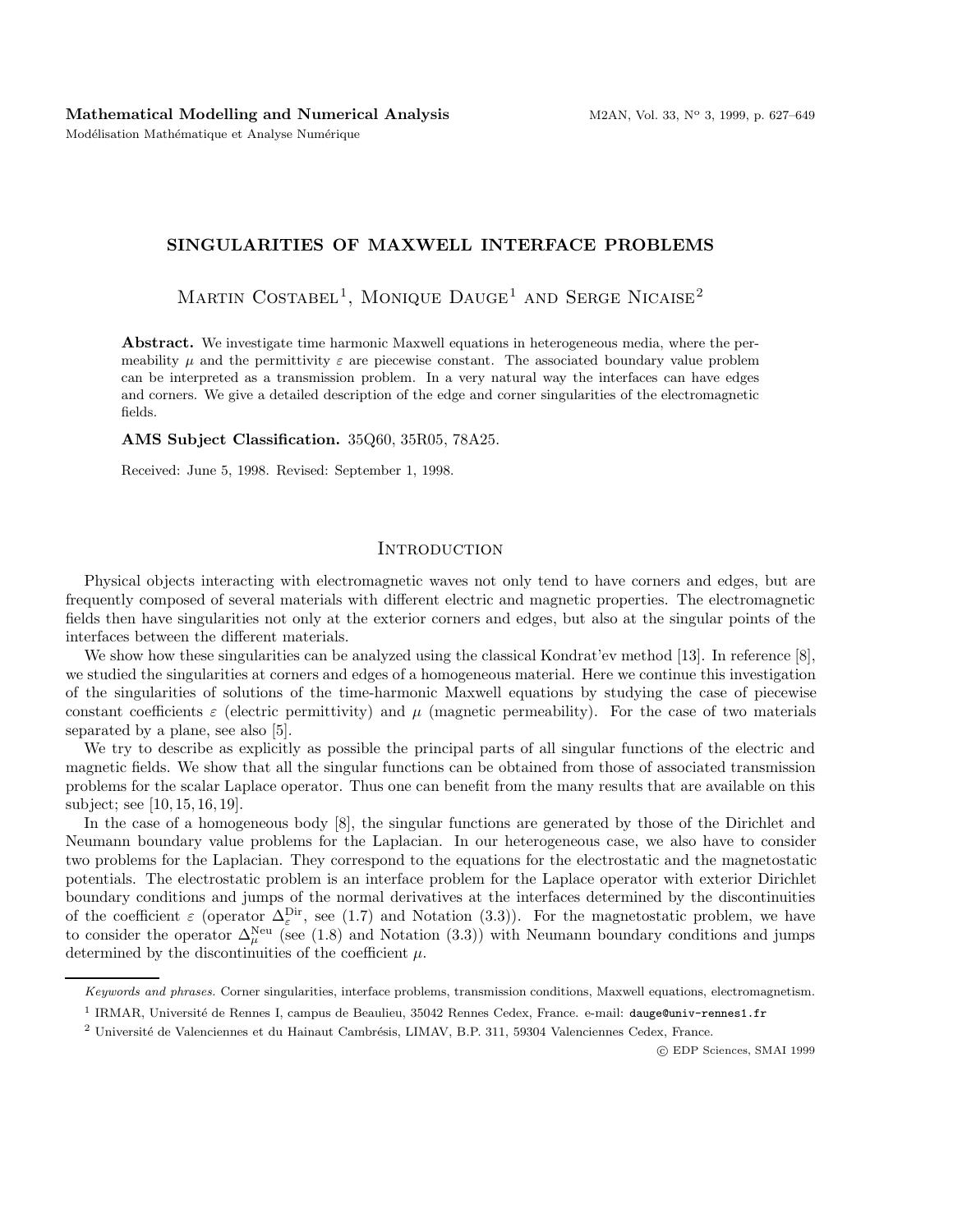#### 628 M. COSTABEL  $ETAL$ .

As in the homogeneous case [8], we find three types of singularities (type 1, 2 and 3). There may be strong singularities that are not even in  $H^1$ . We show that these are of type 1, *i.e.* gradients of singular functions of the corresponding static problems.

For the singular functions of type 2, there is a difference to the homogeneous case: in [8], we obtained an explicit formula (a differential operator, see Lem. 7.5 of [8]) that gives the Maxwell singularity in terms of the singularity of the opposite static potential problem. In our heterogeneous case, the exponent of the singularity is still equal to an exponent of the opposite static potential problem. For the angular part of the singular function, however, we find an additional term, see (5.3), that involves the solution of an inhomogeneous scalar interface problem. Thus the type 2 singularities of the electric fields have the same exponents as the magnetostatic potentials, but their angular parts contain a term corresponding to an *electrostatic field* generated by interface charges depending on the jumps  $[\varepsilon \mu]$  of the index of refraction.

Another important difference to the homogeneous case is that the regularity for the interface problems can be much lower, even with regular data. Thus, in the homogeneous case, one has at least  $H^{1/2}$  regularity for Lipschitz domains  $[6]$  and  $H^1$  regularity for convex domains  $[20]$ . Here, we find only 0 as a limit for the regularity. Thus for any  $s > 0$  there are examples where the solution is not in  $H<sup>s</sup>$ . If there are only two materials the lower limit of regularity is  $1/4$  for arbitrary polyhedra and  $1/2$  for convex domains.

For the two-dimensional case (which governs also the edge singularities in dimension 3), one has simple formulas in the homogeneous case: they show that the strongest singularity is of type 1 and that the lower limit of regularity is  $\pi/\omega$  if  $\omega \in (0, 2\pi)$  is the largest opening angle. This holds for both the electric and the magnetic field.

In the heterogeneous case, due to the different behaviors of the coefficients  $\varepsilon$  and  $\mu$ , the electric and magnetic fields will have, in general, different regularities. As usual their regularity is limited by the leading singularity. If this leading singularity is of type 1, the regularity is  $s - 1$ , with s the regularity of the corresponding static problem. If not, the leading singularity is of type 2, and the regularity is the same as the regularity of the opposite static problem. In the two-dimensional homogeneous case, the second possibility never happens, while in the heterogeneous case, there are cases where the leading singularity is not of type 1, but of type 2.

Let us give an example. In a typical case of several dielectric materials (three are sufficient) with strongly varying  $\varepsilon$ , but constant  $\mu$ , in a convex polygon with largest opening  $\omega$ , one has  $H^{2+\gamma}$  regularity for the magnetostatic potential, with  $\gamma > 0$  any number  $\langle \pi/\omega - 1$ . For the electrostatic potential one may have only  $H^{1+\delta}$ regularity with any  $\delta > 0$ . Thus the type 1 singularity for the magnetic field has regularity  $H^{1+\gamma}$ , compared to the  $H^{1+\delta}$  regularity for the type 2 singularity. It is easy to have  $\delta < \gamma$  (take three adjacent sectors of opening  $\pi/4$  and  $\varepsilon$  equal to 1 in the exterior sectors and to 100 in the middle sector: then  $\gamma = 0.3333$  and  $\delta = 0.1793$ ). In such a situation, the electric field has only  $H^{\delta}$  regularity (type 1) while the magnetic field has  $H^{1+\delta}$  regularity. Such a difference of 1 between these two regularities is the maximum possible. (See also Rem.  $(8.2)$  for an example where  $\gamma = +\infty$  and  $\delta$  is close to 0.)

In Section 1, we recall the regularized variational formulation of Maxwell's equations for heterogeneous materials. We define the two associated scalar potential operators  $\Delta_{\varepsilon}^{\text{Dir}}$  and  $\Delta_{\mu}^{\text{Neu}}$ .

In Section 2, we characterize the closure of the subspace of smooth functions in the natural variational spaces associated with the electric and magnetic fields.

In Section 3, we give two different decompositions of the variational spaces. In the first case, the regular part is in  $H<sup>1</sup>$  on the whole domain, thus has no jumps across the interfaces, whereas in the second case, the regular part has jumps in the components normal to the interfaces. In both cases, the singular parts are gradients.

In Section 4, we state the necessary results on scalar interface problems for the Laplacian. In Section 5, the three types of Maxwell corner singularities and in Section 6, the edge singularities are studied.

Section 7 gives some conclusions about  $H<sup>s</sup>$  regularity in general and in several particular cases. We give in Section 8 proofs for the results about minimal edge regularity for the Laplace interface problems on which the Maxwell regularity results are based.

We shall use the following geometric and analytic setting: we assume that  $\Omega$  is a Lipschitz polyhedron, which means that  $\Omega$  is a bounded Lipschitz domain with piecewise plane boundary. We also assume that  $\varepsilon$  and  $\mu$  are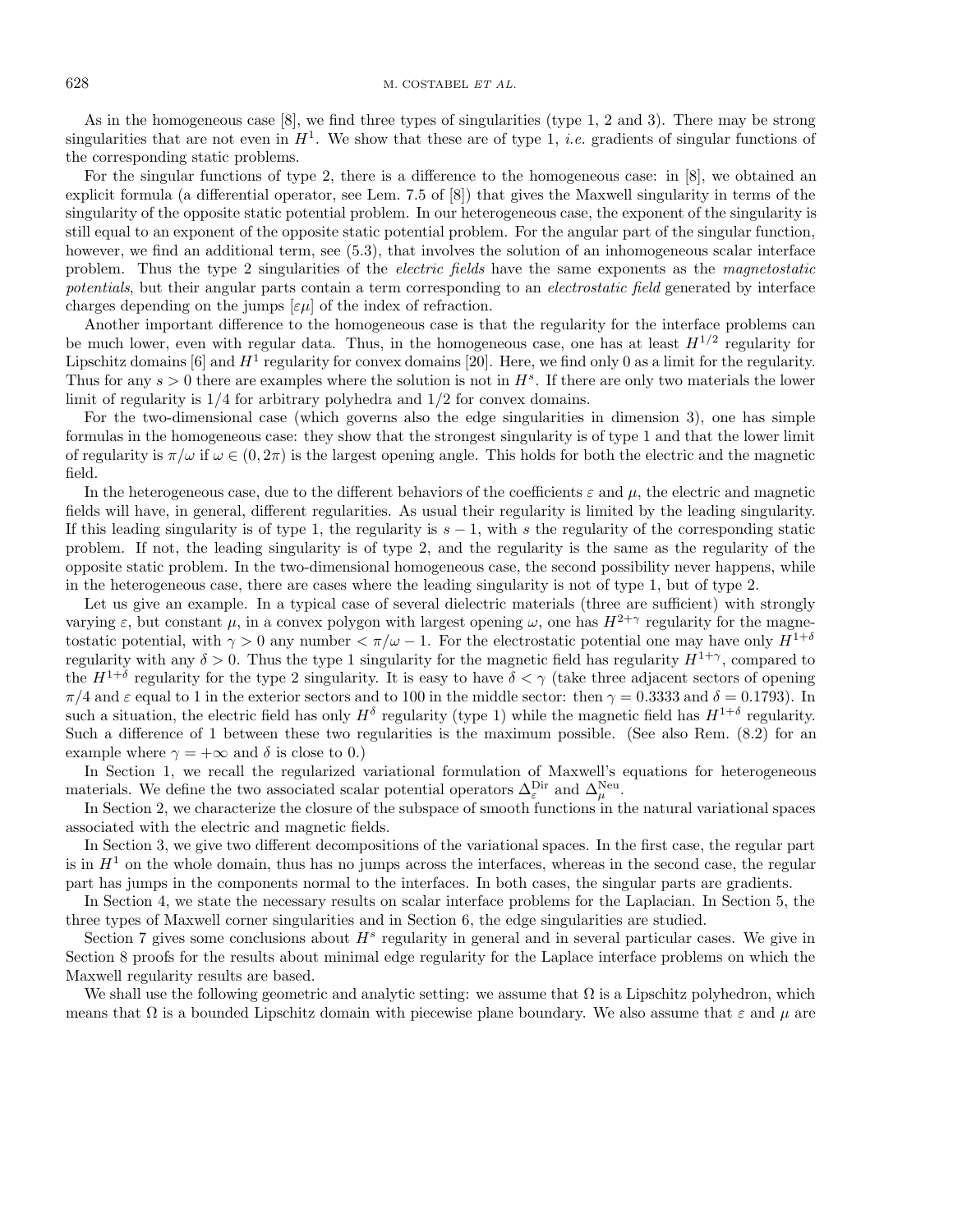piecewise constant > 0 on  $\Omega$ , determining a partition  $\mathscr P$  of  $\Omega$  in a finite set of Lipschitz polyhedra  $\Omega_1,\ldots,\Omega_J$ : on each  $\Omega_j$ ,  $\varepsilon = \varepsilon_j$  and  $\mu = \mu_j$  with  $\varepsilon_j$  and  $\mu_j$  positive constants. We denote by  $F_{jk}$  the (open) faces of  $\Omega_j$ . Let  $\mathscr{F}_{int}$  be the set of the interior faces (contained in  $\Omega$ ) and  $\mathscr{F}_{ext}$  the set of the exterior faces (contained in  $\partial\Omega$ ).

In general, we will denote by bold letters the functional spaces for the fields. Thus  $H^s(\Omega)$  denotes the usual Sobolev space on  $\Omega$  and  $H^s(\Omega)$  denotes  $H^s(\Omega)^3$ . We also need for  $s \geq 1/2$  piecewise  $H^s$  functions relative to the partition  $\mathscr P$ 

$$
PH^{s}(\Omega, \mathscr{P}) = \{ \varphi \in L^{2}(\Omega) \mid \varphi_{j} \in H^{s}(\Omega_{j}), \quad j = 1, ..., J \}.
$$

Here, of course,  $\varphi_i$  denotes the restriction of  $\varphi$  to  $\Omega_i$ . For the fields we set

$$
PH^{s}(\Omega, \mathscr{P}) = PH^{s}(\Omega, \mathscr{P})^{3}.
$$

We will also denote by  $PH^{1/2}(\mathcal{F}_{int})$  the product of the spaces  $H^{1/2}(F)$  for  $F \in \mathcal{F}_{int}$  and similarly for  $\mathcal{F}_{ext}$ . Finally, as usual for Maxwell equations, we need spaces of fields with square integrable curls:

$$
\boldsymbol{H}(\mathbf{curl};\Omega) = \{ \boldsymbol{u} \in L^2(\Omega)^3 \mid \text{curl } \boldsymbol{u} \in L^2(\Omega)^3 \},\tag{0.1}
$$

and with square integrable divergences (here  $\xi = \varepsilon$  or  $\mu$ )

$$
\boldsymbol{H}(\text{div}\,;\boldsymbol{\xi}\,;\Omega) = \{\boldsymbol{u}\in L^2(\Omega)^3 \mid \text{div}(\boldsymbol{\xi}\boldsymbol{u})\in L^2(\Omega)\}\,\,.
$$
\n(0.2)

As usual, if  $\xi \equiv 1$ ,  $H(\text{div}\,;\xi\,;\Omega)$  is denoted  $H(\text{div}\,;\Omega)$  for short.

#### 1. Maxwell formulations

Classical time harmonic Maxwell equations are given by

$$
\operatorname{curl} \boldsymbol{E} - i\omega \mu \boldsymbol{H} = 0 \quad \text{and} \quad \operatorname{curl} \boldsymbol{H} + i\omega \varepsilon \boldsymbol{E} = \boldsymbol{J} \quad \text{in} \quad \Omega. \tag{1.1}
$$

Here  $E$  is the electric part and  $H$  the magnetic part of the electromagnetic field. The right hand side  $J$  is the current density. The exterior boundary conditions on ∂Ω are those of the perfect conductor (*n* denotes the unit outer normal on  $\partial\Omega$ ):

$$
\mathbf{E} \times \mathbf{n} = 0 \quad \text{and} \quad \mathbf{H} \cdot \mathbf{n} = 0 \quad \text{on} \quad \partial \Omega. \tag{1.2}
$$

The natural variational spaces are  $X_N(\Omega, \varepsilon)$  for the electric field and  $X_T(\Omega, \mu)$  for the magnetic field according to

$$
\mathbf{X}_N(\Omega,\varepsilon)=\{\boldsymbol{u}\in \boldsymbol{H}(\boldsymbol{\mathrm{curl}}\,;\Omega)\cap \boldsymbol{H}(\mathrm{div}\,;\varepsilon\,;\Omega)\mid \boldsymbol{u}\times \boldsymbol{n}=0\quad \text{on}\quad \partial\Omega\}
$$

and

$$
\boldsymbol{X}_T(\Omega,\mu) = \{ \boldsymbol{u} \in \boldsymbol{H}(\boldsymbol{\mathrm{curl}}\,;\Omega) \cap \boldsymbol{H}(\mathrm{div}\,;\mu\,;\Omega) \mid \boldsymbol{u} \cdot \boldsymbol{n} = 0 \quad \text{on} \quad \partial \Omega \}.
$$

Any field *u* belonging to one of these spaces is in  $H(\text{curl}; \Omega_i) \cap H(\text{div}; \Omega_i)$  for each j and satisfies additional jump conditions at the interior interfaces  $F \in \mathscr{F}_{int}$ :

$$
\mathbf{X}_{N}(\Omega,\varepsilon) = \left\{ \boldsymbol{u} \in L^{2}(\Omega)^{3} \mid \operatorname{curl} \boldsymbol{u}_{j} \in L^{2}(\Omega_{j})^{3}, \operatorname{div} \boldsymbol{u}_{j} \in L^{2}(\Omega_{j}), \right\} \n[\boldsymbol{u} \times \boldsymbol{n}]_{F} = 0, \left[\varepsilon \boldsymbol{u} \cdot \boldsymbol{n}\right]_{F} = 0, \forall F \in \mathscr{F}_{\text{int}} \n\boldsymbol{u} \times \boldsymbol{n}|_{F} = 0, \forall F \in \mathscr{F}_{\text{ext}} \right\}
$$
\n(1.3)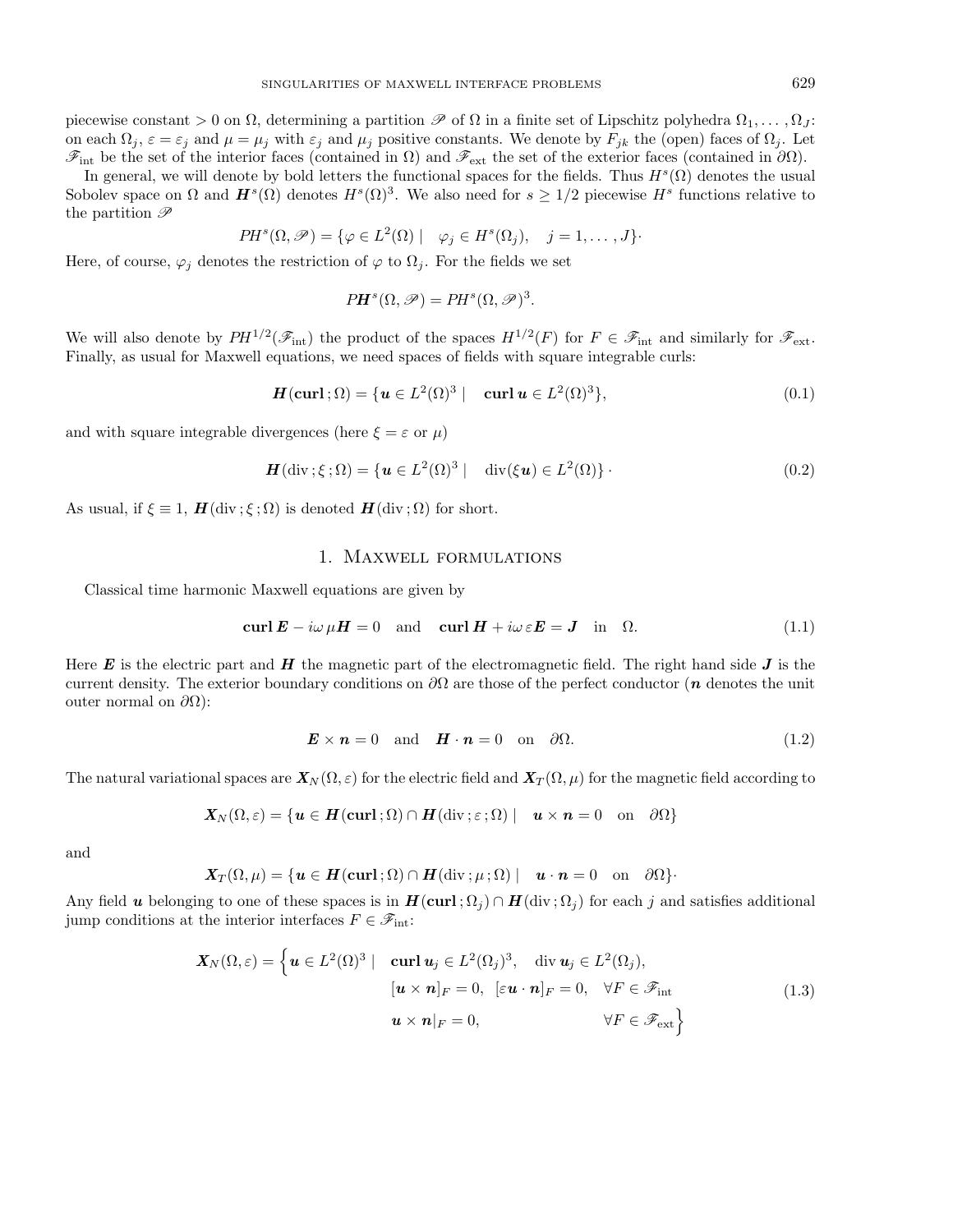and

$$
\mathbf{X}_{T}(\Omega,\mu) = \left\{ \mathbf{u} \in L^{2}(\Omega)^{3} \mid \operatorname{curl} \mathbf{u}_{j} \in L^{2}(\Omega_{j})^{3}, \operatorname{div} \mathbf{u}_{j} \in L^{2}(\Omega_{j}), \left[\mathbf{u} \times \mathbf{n}\right]_{F} = 0, \left[\mu \mathbf{u} \cdot \mathbf{n}\right]_{F} = 0, \forall F \in \mathscr{F}_{\text{int}} \left(1.4\right) \right\}
$$
\n
$$
\mathbf{u} \cdot \mathbf{n}|_{F} = 0, \qquad \forall F \in \mathscr{F}_{\text{ext}} \right\}
$$
\n(1.4)

where the jump  $[\bm{v} \times \bm{n}]_F$  is equal to  $(\bm{v}_j \times \bm{n}_j - \bm{v}_{j'} \times \bm{n}_j)|_F$  if F belongs to  $\partial \Omega_j$  and to  $\partial \Omega_{j'}$ , with  $\bm{v}_j$  the restriction of *v* to  $\Omega_j$  and with  $n_j$  the exterior unit normal to  $\partial \Omega_j$ .

We can formulate elliptic variational problems either for *E* or *H*. We introduce the following two formulations:

$$
\mathbf{u} \in \mathbf{X}_N(\Omega, \varepsilon), \quad \forall \mathbf{v} \in \mathbf{X}_N(\Omega, \varepsilon),
$$
  

$$
\int_{\Omega} \mu^{-1} \operatorname{curl} \mathbf{u} \cdot \operatorname{curl} \mathbf{v} + \operatorname{div} \varepsilon \mathbf{u} \operatorname{div} \varepsilon \mathbf{v} - \omega^2 \varepsilon \mathbf{u} \cdot \mathbf{v} = \langle \mathbf{f}, \mathbf{v} \rangle,
$$
 (1.5)

 $\text{where } \langle \bm{f}, \bm{v} \rangle = i \omega \langle \bm{J}, \bm{v} \rangle + \frac{1}{i \omega} \langle \text{div } \bm{J}, \text{div} \, \varepsilon \bm{v} \rangle, \text{ and}$ 

$$
\mathbf{u} \in \mathbf{X}_T(\Omega, \mu), \quad \forall \mathbf{v} \in \mathbf{X}_T(\Omega, \mu),
$$
  

$$
\int_{\Omega} \varepsilon^{-1} \operatorname{curl} \mathbf{u} \cdot \operatorname{curl} \mathbf{v} + \operatorname{div} \mu \mathbf{u} \operatorname{div} \mu \mathbf{v} - \omega^2 \mu \mathbf{u} \cdot \mathbf{v} = \langle \mathbf{h}, \mathbf{v} \rangle,
$$
 (1.6)

where  $\langle h, v \rangle = \langle \varepsilon^{-1} J, \text{curl } v \rangle$ . If  $(E, H)$  solves the Maxwell equations (1.1–1.2), then *E* is solution of (1.5) and *H* of (1.6). The converse also holds, see [8], if  $\omega^2$  does not belong to the spectrum of the operators  $-\Delta_{\varepsilon}^{\text{Dir}}$ and  $-\Delta_{\mu}^{\text{Neu}}$  naturally associated with equations (1.1):

•  $-\Delta_{\varepsilon}^{\text{Dir}}$  is defined from  $\hat{H}^1(\Omega)$  into its dual  $H^{-1}(\Omega)$  by

$$
\forall \Phi, \ \Psi \in \overset{\circ}{H}{}^{1}(\Omega), \quad -\langle \Delta_{\varepsilon}^{\text{Dir}} \Phi, \Psi \rangle = \int_{\Omega} \varepsilon \,\mathbf{grad} \, \Phi \,\mathbf{grad} \, \Psi ; \tag{1.7}
$$

•  $-\Delta_{\mu}^{\text{Neu}}$  is defined from  $H^{1}(\Omega)$  into its dual by

$$
\forall \Phi, \ \Psi \in H^{1}(\Omega), \quad -\langle \Delta_{\mu}^{\text{Neu}} \Phi, \Psi \rangle = \int_{\Omega} \mu \operatorname{grad} \Phi \operatorname{grad} \Psi . \tag{1.8}
$$

We end this section by a regularity result for the divergence, see also [8].

**Theorem 1.1.** If **u** solves (1.5) with **f** in  $L^2(\Omega)^3$ , then div  $\varepsilon$ **u** belongs to  $\hat{H}^1(\Omega)$ . If **u** solves (1.6) with **h** in  $L^2(\Omega)^3$ , then div  $\mu$ **u** belongs to  $H^1(\Omega)$ .

*Proof.* Let *u* be solution of (1.5). Taking as test functions  $v = \text{grad } \overline{\Phi}$  with  $\Phi$  in the domain  $D(\Delta_{\varepsilon}^{\text{Dir}})$  of  $\Delta_{\varepsilon}^{\text{Dir}}$ we obtain

$$
\forall \Phi \in D(\Delta_{\varepsilon}^{\mathrm{Dir}}), \qquad \langle \mathrm{div}\,\varepsilon \mathbf{u}, \, \Delta_{\varepsilon}^{\mathrm{Dir}} \Phi + \omega^2 \Phi \rangle_{\Omega} = \langle \mathbf{f}, \, \mathrm{grad}\,\Phi \rangle_{\Omega}.
$$

Let q be a solution of the Dirichlet problem (if  $\omega^2$  is an eigenvalue of  $-\Delta_{\varepsilon}^{\text{Dir}}$  the above equation ensures the solvability of this problem)

$$
\forall \Psi \in \overset{\circ}{H}{}^1(\Omega), \qquad -\langle \varepsilon \operatorname{\mathbf{grad}} q, \operatorname{\mathbf{grad}} \Psi \rangle_{\Omega} + \langle \omega^2 q, \Psi \rangle_{\Omega} = \langle \pmb{f} \, , \, \operatorname{\mathbf{grad}} \Psi \rangle_{\Omega} \, .
$$

Whence

$$
\forall \Phi \in D(\Delta^{\mathrm{Dir}}_{\varepsilon}), \qquad \langle q \, , \, \Delta^{\mathrm{Dir}}_{\varepsilon} \Phi + \omega^2 \Phi \rangle_{\Omega} = \langle \pmb{f} \, , \, \text{grad } \Phi \rangle_{\Omega} \, .
$$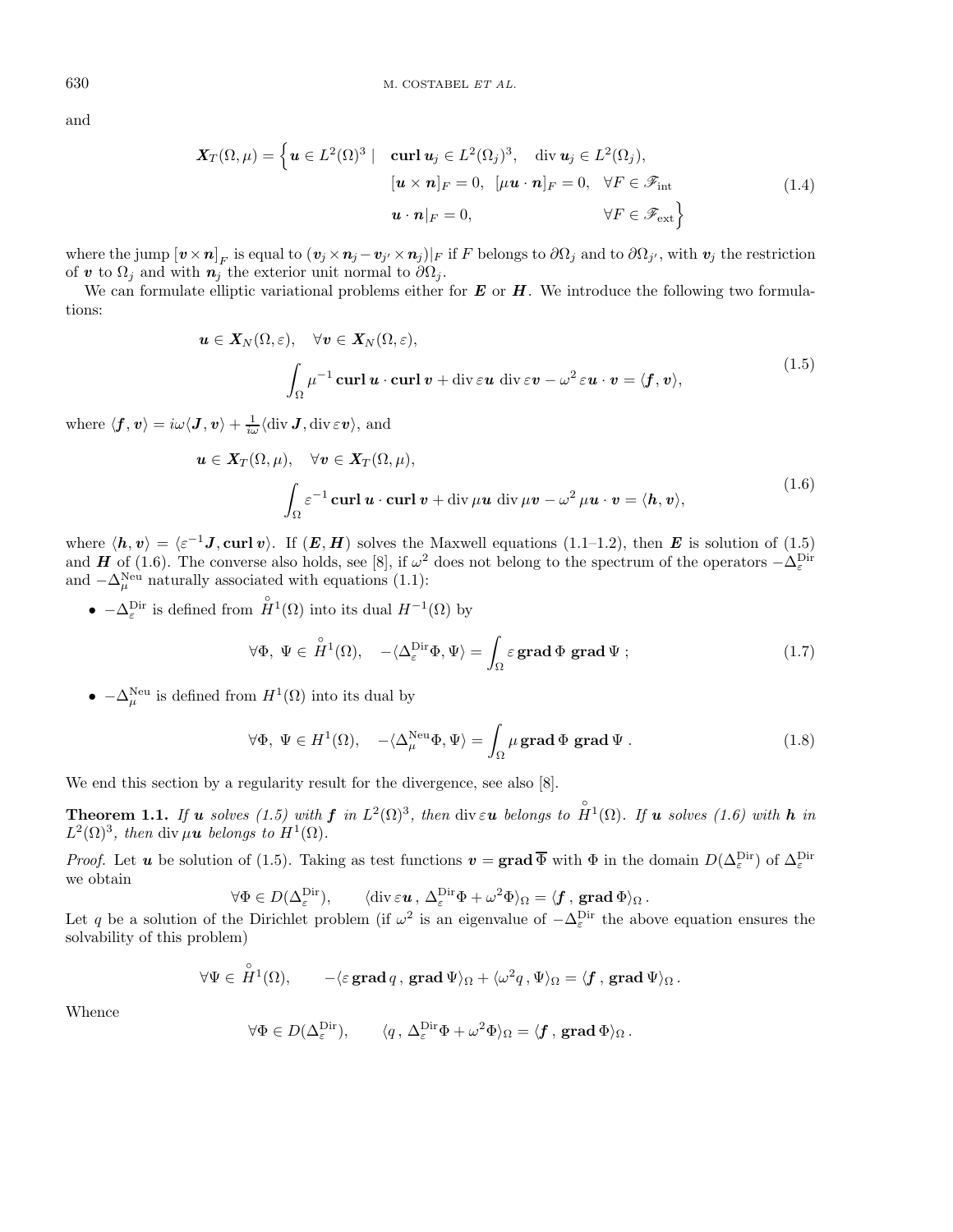Thus div  $\varepsilon u - q$  is orthogonal to the range of  $\Delta_{\varepsilon}^{\text{Dir}} + \omega^2$ , therefore is either 0 or an eigenvector of  $-\Delta_{\varepsilon}^{\text{Dir}}$  associated with  $\omega^2$ . Either way, div  $\varepsilon \mathbf{u} - q$  belongs to  $\overset{\circ}{H}^1(\Omega)$ , hence div  $\varepsilon \mathbf{u}$  too. The proof for the "magnetic" problem  $(1.6)$  is similar.  $\Box$ 

# 2. THE CLOSURE OF PIECEWISE-SMOOTH FUNCTIONS IN  $\mathbf{X}_N(\Omega,\varepsilon)$  and  $\mathbf{X}_T(\Omega,\mu)$

It is clear that the bilinear forms associated with problems (1.5) and (1.6) are coercive on  $X_N(\Omega,\varepsilon)$  and  $\mathbf{X}_T(\Omega,\mu)$  respectively. When  $\varepsilon$  is smooth, it is proved in [7] that  $\mathbf{X}_N(\Omega,\varepsilon) \cap \mathbf{H}^1(\Omega)$  is a closed subspace of  $\mathbf{X}_N(\Omega,\varepsilon)$ . In our situation, the corresponding spaces are

$$
\boldsymbol{H}_N(\Omega,\varepsilon):=\boldsymbol{X}_N(\Omega,\varepsilon)\cap P\boldsymbol{H}^1(\Omega,\mathscr{P})\quad\text{and}\quad \boldsymbol{H}_T(\Omega,\mu):=\boldsymbol{X}_T(\Omega,\mu)\cap P\boldsymbol{H}^1(\Omega,\mathscr{P}).
$$

From  $(1.4)$  and  $(1.3)$ , we immediately obtain

$$
\boldsymbol{H}_{N}(\Omega,\varepsilon) = \left\{ \boldsymbol{u} \in L^{2}(\Omega)^{3} \mid \boldsymbol{u}_{j} \in \boldsymbol{H}^{1}(\Omega_{j}), \\ [\boldsymbol{u} \times \boldsymbol{n}]_{F} = 0, \quad [\varepsilon \boldsymbol{u} \cdot \boldsymbol{n}]_{F} = 0, \quad \forall F \in \mathscr{F}_{int} \\ \boldsymbol{u} \times \boldsymbol{n}|_{F} = 0, \qquad \forall F \in \mathscr{F}_{ext} \right\}
$$
\n(2.1)

and

$$
\mathbf{H}_{T}(\Omega,\mu) = \left\{ \mathbf{u} \in L^{2}(\Omega)^{3} \mid \mathbf{u}_{j} \in \mathbf{H}^{1}(\Omega_{j}), \right\} \n[\mathbf{u} \times \mathbf{n}]_{F} = 0, \quad [\mu \mathbf{u} \cdot \mathbf{n}]_{F} = 0, \quad \forall F \in \mathcal{F}_{int} \n\mathbf{u} \cdot \mathbf{n}|_{F} = 0, \qquad \forall F \in \mathcal{F}_{ext} \right\}.
$$
\n(2.2)

In this section we are going to prove that not only  $H_N(\Omega, \varepsilon)$  is closed in  $X_N(\Omega, \varepsilon)$ , but still  $H_N(\Omega, \varepsilon)$  is the closure in  $\mathbf{X}_N(\Omega,\varepsilon)$  of piecewise-smooth functions. To this aim, let us introduce for any s,  $1 \leq s \leq \infty$ , the spaces  $H_N^s(\Omega, \varepsilon)$  and  $H_T^s(\Omega, \mu)$ :

$$
\boldsymbol{H}^s_N(\Omega,\varepsilon) := \boldsymbol{X}_N(\Omega,\varepsilon) \cap P \boldsymbol{H}^s(\Omega,\mathscr{P}) \quad \text{and} \quad \boldsymbol{H}^s_T(\Omega,\mu) := \boldsymbol{X}_T(\Omega,\mu) \cap P \boldsymbol{H}^s(\Omega,\mathscr{P}).
$$

Of course their elements are the piecewise- $H^s$  fields satisfying the boundary and transmission conditions of (2.1) and (2.2).

Our main result in this section is:

**Theorem 2.1.** The closure of  $H_N^{\infty}(\Omega,\varepsilon)$  in  $X_N(\Omega,\varepsilon)$  is  $H_N(\Omega,\varepsilon)$ , and the closure of  $H_T^{\infty}(\Omega,\mu)$  in  $X_T(\Omega,\mu)$ is  $H_T(\Omega,\mu)$ .

The proof follows from a succession of lemmas.

**Lemma 2.2.** Let  $C_N = \max_j \{ \varepsilon_j^{-1}, \varepsilon_j \mu_j \}$  and  $C_T = \max_j \{ \mu_j^{-1}, \varepsilon_j \mu_j \}$ . Then for any  $v \in H_N^2(\Omega, \varepsilon)$  there holds

$$
\int_{\Omega} \varepsilon \, |\operatorname{grad} \boldsymbol{v}|^2 \le C_N \int_{\Omega} \left( \mu^{-1} |\operatorname{curl} \boldsymbol{v}|^2 + |\operatorname{div} \varepsilon \boldsymbol{v}|^2 \right),\tag{2.3}
$$

and for any  $v \in H_T^2(\Omega, \mu)$  there holds

$$
\int_{\Omega} \mu |\operatorname{grad} v|^2 \leq C_T \int_{\Omega} \left( \varepsilon^{-1} |\operatorname{curl} v|^2 + |\operatorname{div} \mu v|^2 \right). \tag{2.4}
$$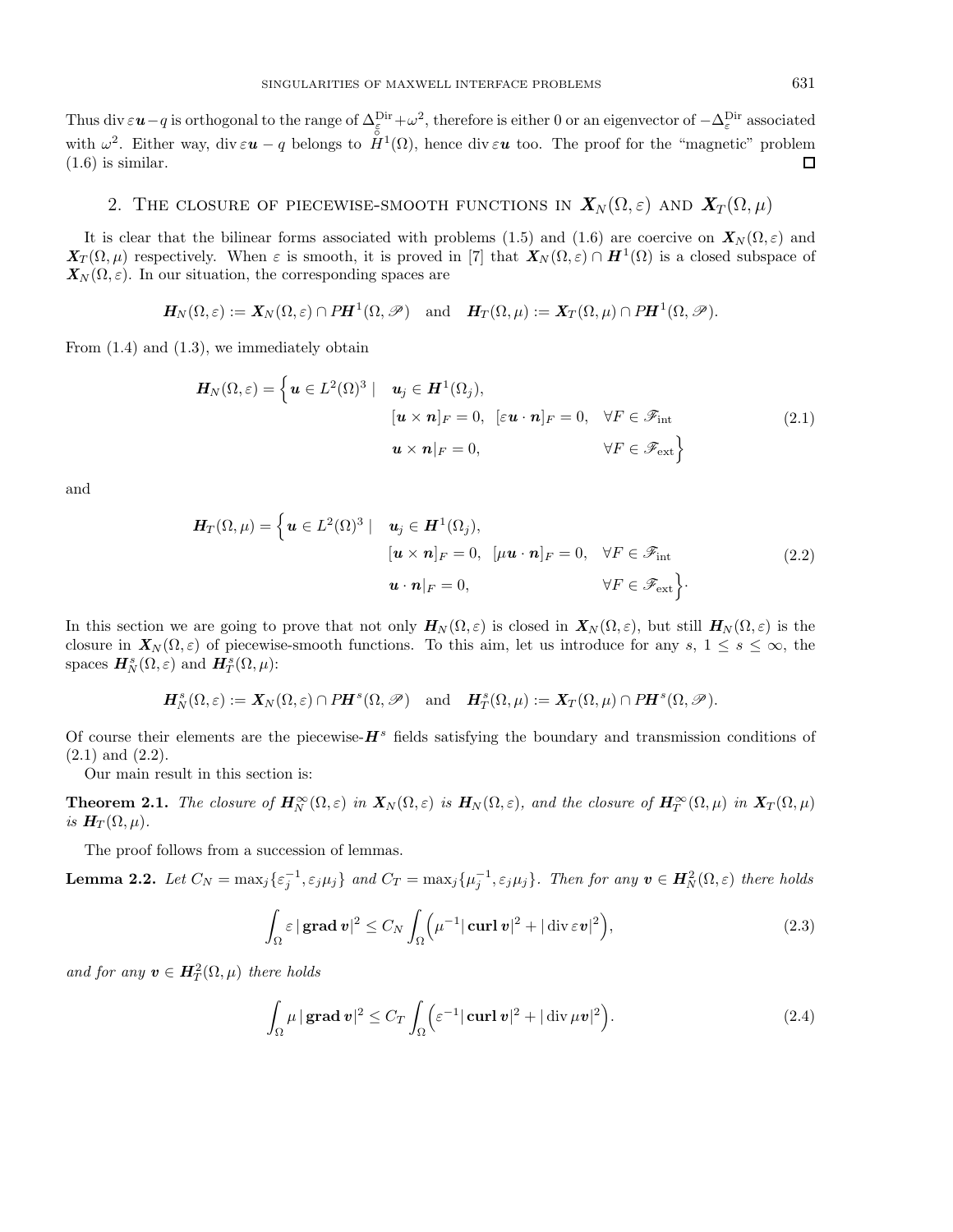Note that the left hand sides of (2.3) and (2.4) are the bilinear forms of the operators  $\Delta^{\text{Dir}}_{\varepsilon}$  and  $\Delta^{\text{Neu}}_{\mu}$  respectively and that their right hand sides are the Maxwell bilinear forms, cf. (1.5) and (1.6).

*Proof.* For any j and any  $v \in H^2(\Omega_i)$  two successive integrations by parts yield:

$$
\int_{\Omega_j} \varepsilon_j |\operatorname{grad} v|^2 = - \int_{\Omega_j} \varepsilon_j \Delta v \cdot v + \int_{\partial \Omega_j} \varepsilon_j \partial_n v \cdot v
$$
  
\n
$$
= \int_{\Omega_j} \varepsilon_j \Big( |\operatorname{curl} v|^2 + |\operatorname{div} v|^2 \Big) + \int_{\partial \Omega_j} \varepsilon_j \Big( \partial_n v \cdot v - (\operatorname{curl} v \times n) \cdot v - \operatorname{div} v (v \cdot n) \Big).
$$

On each face of  $\partial\Omega_i$ , let us denote by  $v_n$  the normal component  $\mathbf{v} \cdot \mathbf{n}$  of  $\mathbf{v}$  and by  $v_\perp$  its tangential component  $v - v_n n$ . The tangential parts of the gradient and of the divergence are denoted by **grad**<sub> $\tau$ </sub> and div $\tau$ . Using that the faces of  $\Omega_j$  are plane and relying in particular on the identity  $-\text{curl} v \times n = \text{grad}_{\top} v_n - \partial_n v_{\top}$  which holds on each face, we arrive at

$$
\int_{\Omega_j} \varepsilon_j \, |\, \mathbf{grad} \, \boldsymbol{v} |^2 = \int_{\Omega_j} \varepsilon_j \Big( |\, \mathbf{curl} \, \boldsymbol{v} |^2 + |\, \mathrm{div} \, \boldsymbol{v} |^2 \Big) + \int_{\partial \Omega_j} \mathbf{grad} _{\top} ( \varepsilon_j v_n ) \cdot \boldsymbol{v}_{\top} - \mathrm{div}_{\top} \, \boldsymbol{v}_{\top} \, ( \varepsilon_j v_n ).
$$

If *v* belongs to  $PH^2(\Omega, \mathscr{P})$  and is such that for any interface  $F \in \mathscr{F}_{int}$ ,  $[v \times n] = 0$ , we deduce from the above equality that

$$
\int_{\Omega} \varepsilon |\operatorname{grad} v|^{2} = \int_{\Omega} \varepsilon \Big( |\operatorname{curl} v|^{2} + |\operatorname{div} v|^{2} \Big) + \sum_{F \in \mathscr{F}_{\text{ext}}} \int_{F} \operatorname{grad}_{\top} (\varepsilon v_{n}) \cdot v_{\top} - \operatorname{div}_{\top} v_{\top} (\varepsilon v_{n}) + \sum_{F \in \mathscr{F}_{\text{int}}} \int_{F} \operatorname{grad}_{\top} [\varepsilon v_{n}]_{F} \cdot v_{\top} - \operatorname{div}_{\top} v_{\top} [\varepsilon v_{n}]_{F}.
$$

Thus, if  $v \in H_N^2(\Omega, \varepsilon)$ ,  $\int_{\Omega} \varepsilon |\operatorname{grad} v|^2$  is equal to  $\int_{\Omega} \varepsilon (|\operatorname{curl} v|^2 + |\operatorname{div} v|^2)$  and similarly, if  $v \in H_T^2(\Omega, \mu)$ ,  $\int_{\Omega} \mu |\mathbf{grad} \mathbf{v}|^2$  is equal to  $\int_{\Omega} \mu(|\mathbf{curl} \mathbf{v}|^2 + |\mathbf{div} \mathbf{v}|^2)$ . Estimates (2.3) and (2.4) are now straightforward.

Now we are going to prove density results. For this, we go through several steps.

**Lemma 2.3.** Let  $\omega$  be a bounded sector of radius 1 in  $\mathbb{R}^2$  and let r be the distance to its vertex. Let h belong to  $H^1(\omega)$ . Then  $r^{\alpha}h$  tends to h in  $H^1(\omega)$  as  $\alpha \to 0$ .

*Proof.* By the dominated convergence theorem, we obtain immediately that  $r^{\alpha}h$ ,  $r^{\alpha}\partial_xh$  and  $r^{\alpha}\partial_yh$  tend to h,  $\partial_x h$  and  $\partial_y h$  respectively in  $L^2(\omega)$  as  $\alpha \to 0$ . It remains to prove that  $h \partial_r r^{\alpha}$  tends to 0 in  $L^2(\omega)$  as  $\alpha \to 0$ .

The difficulty lying in  $r = 0$ , we can assume that  $h = 0$  on  $r = 1$ . With the help of an integration by parts, we obtain

$$
\int_0^1 |h \partial_r r^{\alpha}|^2 r dr = \frac{1}{2} \int_0^1 \alpha h^2 \partial_r r^{2\alpha} dr = - \int_0^1 \alpha h \partial_r h r^{2\alpha} dr
$$
  
= 
$$
- \int_0^1 \alpha r^{\alpha-1} h r^{\alpha} \partial_r h r dr,
$$

from which we deduce

$$
\left\|h\,\partial_r r^\alpha\right\|_{L^2(\omega)}^2 \leq \left\|h\,\partial_r r^\alpha\right\|_{L^2(\omega)} \left\|r^\alpha\partial_r h\right\|_{L^2(\omega)}.
$$

Thus, setting

$$
X(\alpha) = ||h \, \partial_r r^{\alpha}||^2_{L^2(\omega)},
$$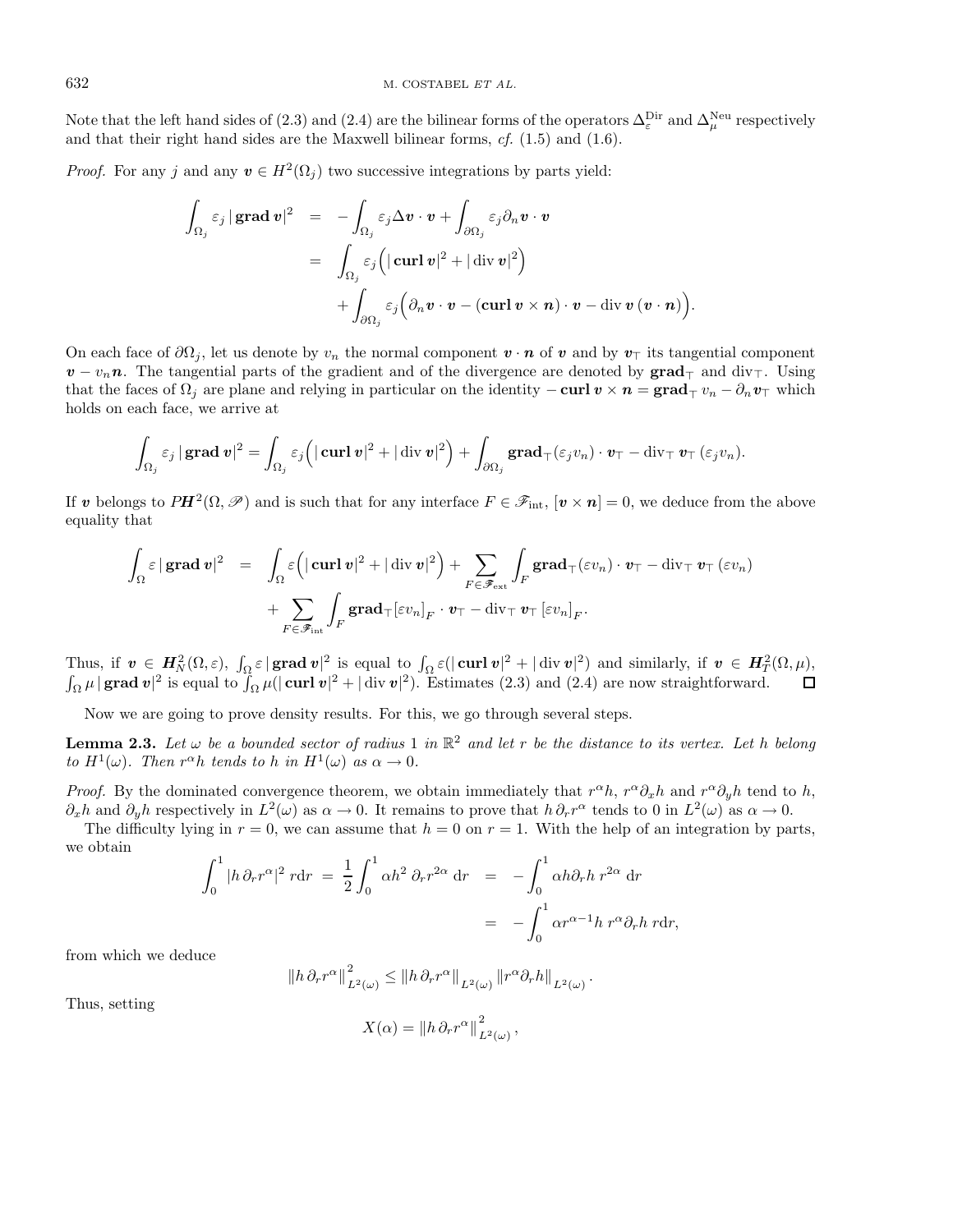we have obtained that  $X(\alpha)$  is bounded as  $\alpha \to 0$ . Similarly as above, we have

$$
X(\alpha) - 2X\left(\frac{\alpha}{2}\right) = -\int_{\omega} \alpha r^{\alpha-1} h \left(r^{\alpha} \partial_r h - \partial_r h\right) dx dy,
$$

from which we deduce

$$
\left| X(\alpha) - 2X\left(\frac{\alpha}{2}\right) \right| \leq \sqrt{X(\alpha)} \left\| r^{\alpha} \partial_r h - \partial_r h \right\|_{L^2(\omega)}.
$$

Thus,  $|X(\alpha) - 2X(\alpha/2)|$  tends to 0 as  $\alpha \to 0$ . As  $X(\alpha)$  is bounded, we can deduce from this what we wanted, *i.e.* that  $X(\alpha) \to 0$ .  $\Box$ 

**Lemma 2.4.** Let  $\omega$  be as in Lemma (2.3) and let  $\chi = \chi(r)$  a smooth function in  $\mathscr{C}_0^{\infty}(-1,1)$  equal to 1 in a neighborhood of 0. Let h belong to  $H^1(\omega)$ . Then h belongs to the closure in  $H^1(\omega)$  of the set

$$
S(h) := \left\{ r^{\alpha} (1 - \chi(nr)) h \mid \alpha \in (0, 1), \ n \in \mathbb{N} \right\}.
$$
 (2.5)

*Proof.* With Lemma (2.3) we have only to prove that we can choose  $\alpha$  and n so that the norm of  $r^{\alpha}\chi(nr)h$  in  $H^1(\omega)$  is as small as we want. Obviously,  $r^{\alpha}\chi(nr)h$ ,  $r^{\alpha}\chi(nr)\partial_xh$  and  $r^{\alpha}\chi(nr)\partial_yh$  tend to 0 in  $L^2(\omega)$  as  $n\to\infty$ uniformly in  $\alpha \in (0, 1)$ . From the proof of Lemma 2.3, we have that  $h \partial_r r^{\alpha}$  tends to 0, thus  $\chi(nr)h \partial_r r^{\alpha}$  tends to 0 in  $L^2(\omega)$  as  $\alpha \to 0$ , uniformly in n. It remains to evaluate the norm of  $r^{\alpha}h\partial_r\chi(nr)$  in  $L^2(\omega)$ . We start from the estimate

$$
\exists C > 0, \quad \forall r \in (0, 1), \forall n \in \mathbb{N}, \quad |\partial_r \chi(nr)| \leq \frac{C}{r}.
$$

Then, as the support of  $\partial_r \chi(nr)$  is contained in  $(0, \frac{1}{n})$ , we have

$$
||r^{\alpha}h\partial_r \chi(nr)||_{L^2(\omega)} \leq n^{-\alpha/2}||r^{\alpha/2}h\partial_r \chi(nr)||_{L^2(\omega)} \leq C n^{-\alpha/2}||r^{-1+\alpha/2}h||_{L^2(\omega)}.
$$

Since, for any  $\alpha > 0$ , by Hardy's inequality,  $r^{-1+\alpha/2}h$  belongs to  $L^2(\omega)$ , for any fixed  $\alpha$ , we can choose n so that  $\|r^{\alpha}h\partial_r\chi(nr)\|_{L^2(\omega)}$  is as small as we want.  $\Box$ 

As a straightforward corollary of the previous lemma, we obtain the corresponding result in  $\mathbb{R}^3$ :

**Lemma 2.5.** Let  $W = \omega \times I$  where  $\omega$  is a plane sector and I an open interval. Let h belong to  $H^1(W)$ . Then h belongs to the closure in  $H^1(W)$  of the set  $S(h)$  defined by (2.5) where r is still the distance to the vertex in  $\omega$ .

**Lemma 2.6.** Let  $\Omega_i$  be a polyhedral partition of  $\Omega$  and let  $\Sigma$  be the skeleton formed by the union of the closed edges of all the  $\Omega_j$ . Then the subspace of  $H^\infty_N(\Omega,\varepsilon)$  of the fields which are zero on  $\Sigma$ , is dense in  $H_N(\Omega,\varepsilon)$ , and similarly for the spaces  $H_T(\Omega,\mu)$ .

Proof. Let  $h \in H_N(\Omega, \varepsilon)$  and  $\varepsilon > 0$ . The proof of the existence of a  $\tilde{h} \in H_N^{\infty}(\Omega, \varepsilon)$  such that  $\tilde{h} = 0$  on  $\Sigma$  and  $||h - h||_{PH^1(\Omega, \mathscr{D})} < \varepsilon$  is organized in three steps.

Step 1. Let  $\chi$  be a function like in Lemmas 2.4 and 2.5. For each vertex  $S \in \Sigma$  let  $\rho_S$  be the distance to S. Then  $\chi(n\rho_S)$ **h** tends to 0 in  $PH^1(\Omega, \mathscr{P})$  for each vertex S as  $n \to \infty$ . Thus we can choose n large enough so that

$$
\boldsymbol{h}_1 := \boldsymbol{h} - \sum_S \chi(n\rho_S) \boldsymbol{h} \quad \text{is such that} \quad \|\boldsymbol{h} - \boldsymbol{h}_1\|_{PH^1(\Omega,\mathscr{P})} < \varepsilon/4.
$$

Then we can apply Lemma 2.5 to  $h_1$  in the neighborhood of each edge in  $\Sigma$ , and we obtain a new field  $h_2$  in  $H_N^1(\Omega,\varepsilon)$  such that

$$
h_2 = 0
$$
 in a neighborhood  $\mathcal{V}$  of  $\Sigma$  and  $||h - h_2||_{PH^1(\Omega, \mathcal{P})} < \varepsilon/2$ .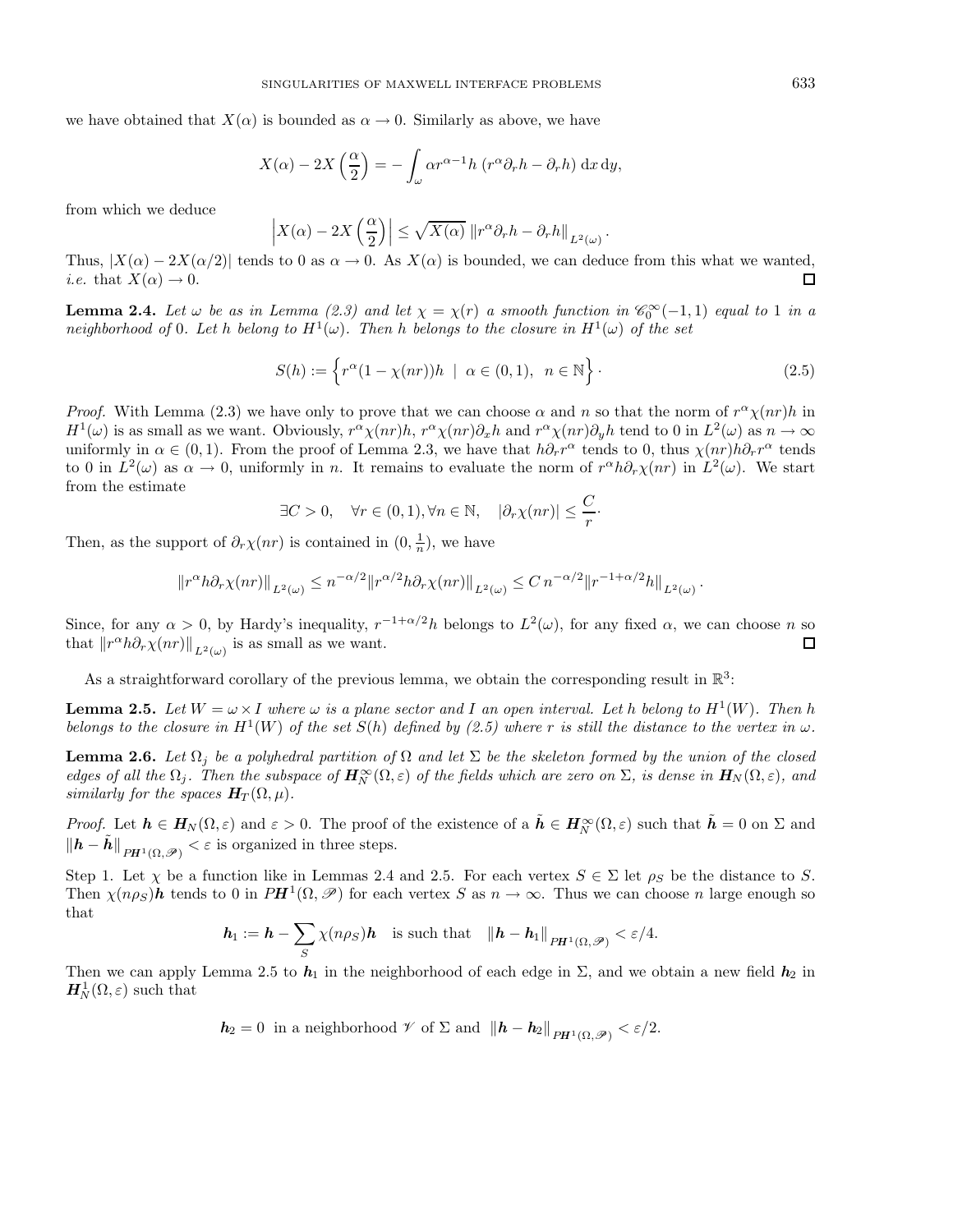Step 2. Let  $\mathcal{V}_0$  be a neighborhood of  $\Sigma$  such that  $\overline{\mathcal{V}}_0 \subset \mathcal{V}$ . We can then introduce independent lifting of traces  $R_F$  on each face  $F \in \mathscr{F}_{int} \cup \mathscr{F}_{ext}$  acting from the subspace of  $H^{1/2}(F)$  of functions g which are zero on  $\mathscr{V}_0$ , into  $PH^1(\Omega,\mathscr{P})$ , so that  $R_F(q)$  is zero in a neighborhood of all the other faces. With these liftings, we can construct a lifting  $R_N$  of the trace and jump operator  $\gamma_N$ 

$$
\begin{aligned}\gamma_N: P\bm{H}^1(\Omega,\mathscr{P})&\longrightarrow \prod_{F\in \mathscr{F}_{\rm ext}}H^{1/2}(F)^2\times\qquad&\prod_{F\in \mathscr{F}_{\rm int}}H^{1/2}(F)^3\\ \bm{v}&\longmapsto \begin{pmatrix}\bm{g}_{\top,F}=\bm{v}\times\bm{n}|_F,&\bm{g}_{\top,F}=[\bm{v}\times\bm{n}]_F,&\bm{g}_{n,F}=[\varepsilon\bm{v}\cdot\bm{n}]_F\end{pmatrix}\!,\end{aligned}
$$

such that  $\gamma_N R_N g = g$  for all set of traces and jumps which are zero on  $\mathcal{V}_0$ . Let  $C_R$  be the norm of  $R_N$ .

Step 3. We regularize  $h_2$  in each  $\Omega_j$  by convolution by a regularizing sequence  $\chi_n$ . For n large enough, the regularized field  $h_3$  is zero on  $\mathcal{V}_0$  and

$$
\left\|\bm{h}_2-\bm{h}_3\right\|_{P\bm{H}^1(\Omega,\mathscr{P})}<\varepsilon/4\quad\text{and}\quad\left\|\gamma_N\bm{h}_3\right\|_{P\bm{H}^{1/2}}<\varepsilon/(4C_R).
$$

Setting  $\tilde{h} = h_3 - R_N \gamma_N h_3$  yields the desired approximation of h. The proof for the other boundary conditions is similar.  $\Box$ 

Now, Theorem 2.1 is clearly a consequence of Lemmas 2.2 and 2.6.

# 3. Singularities of the variational spaces

In this section we establish continuous decompositions of the spaces  $X_N(\Omega, \varepsilon)$  and  $X_T(\Omega, \mu)$  into a  $H^1$  or  $PH<sup>1</sup>$  field and a gradient. Such a decomposition is well known for the homogeneous Maxwell's equations, i.e. when  $\varepsilon$  and  $\mu$  are constant or sufficiently regular (e.g. Lipschitz) [2–4, 12, 17], and was extended to the heterogeneous case by [5] under the assumption of two materials with a plane interface. We prove here two sorts of decompositions in our general framework.

We begin with two lemmas giving the existence of regular vector potentials:

**Lemma 3.1.** Let us assume that  $\Omega$  is simply connected. Let **u** be a divergence-free  $L^2$  field. Then there exists  $\psi \in H_T(\Omega, 1)$  such that **curl**  $\psi = u$ .

This Lemma is simply obtained by the combination of Theorem 3.12 in [1] which yields a potential  $\psi_0$  in  $\mathbf{X}_T(\Omega, 1)$  and a decomposition of this  $\psi_0$  in a regular  $\psi \in \mathbf{H}_T(\Omega, 1)$  and a gradient according to [3]. Of course this gradient part does not contribute to the curl!

Similarly, relying on Theorem 3.17 in [1], and [3], we obtain

**Lemma 3.2.** Let us assume that  $\Omega$  is simply connected. Let **u** be a divergence-free  $L^2$  field such that  $\mathbf{u} \cdot \mathbf{n}$  is zero on  $\partial\Omega$ . Then there exists  $\psi \in H_N(\Omega, 1)$  such that  $\text{curl } \psi = u$ .

We also introduce the following notation:

**Notation 3.3.** For  $g = (g_F)_F \in PH^{1/2}(\mathcal{F}_{int})$  and  $f \in L^2(\Omega)$  we write

$$
-\Delta^{\mathrm{Dir}}_{\varepsilon} \Phi = f + \sum_{F \in \mathscr{F}_{\mathrm{int}}} g_F \otimes \delta_F
$$

if we have the variational formulation  $(1.7)$ :

$$
\Phi\in \overset{\circ}{H}{}^1(\Omega),\ \forall \Psi\in \overset{\circ}{H}{}^1(\Omega),\quad \int_{\Omega}\varepsilon\,\text{grad}\,\Phi\,\,\text{grad}\,\Psi=\int_{\Omega}f\Psi\,\text{d} x+\sum_{F\in \mathscr{F}_{\text{int}}}\int_{F}g_F\Psi\,\text{d}\sigma.
$$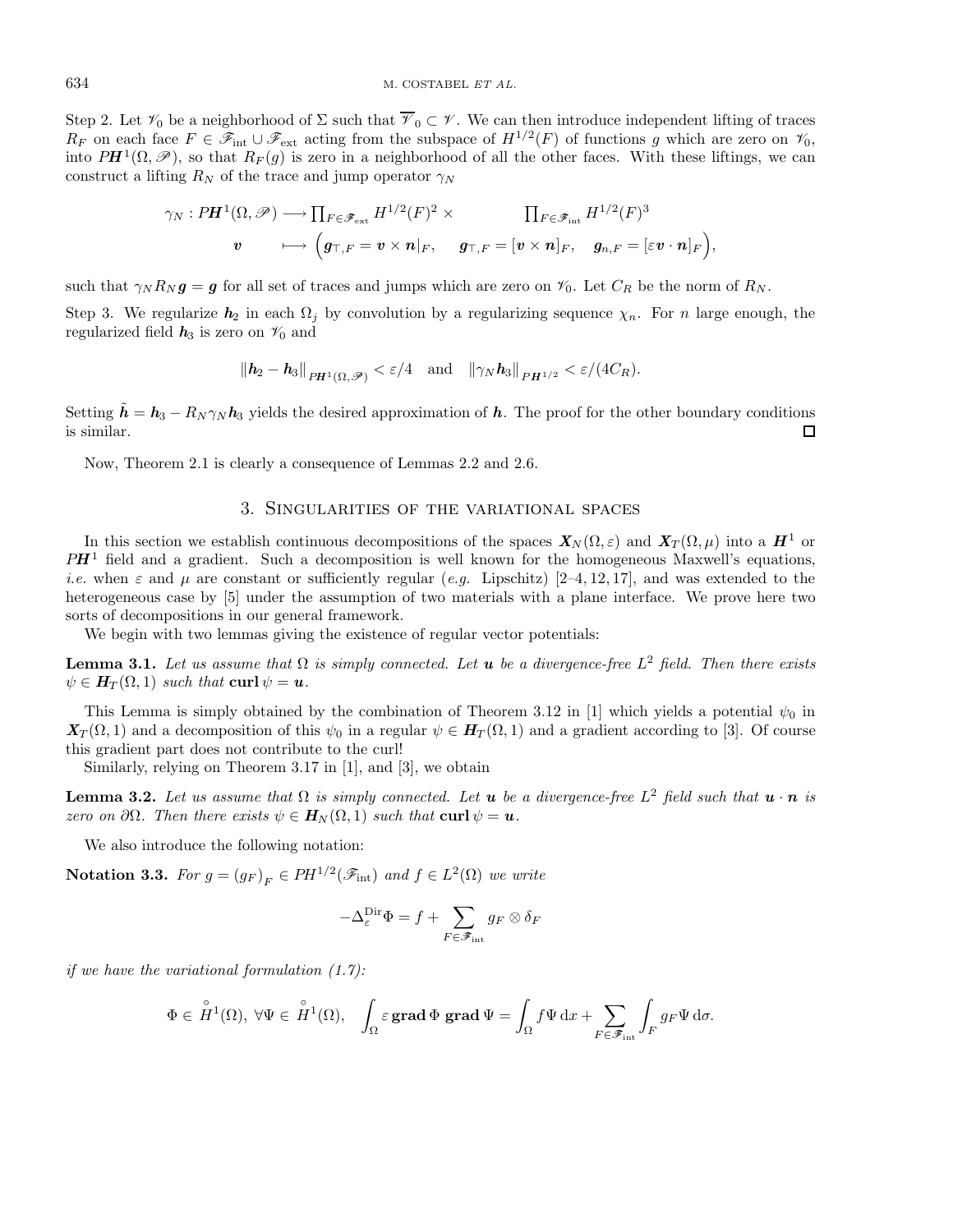We use the analogous notation for  $\Delta^{\text{Neu}}_{\mu}$  based on the variational formulation (1.8) with the same right hand side as above:

$$
\Phi \in H^1(\Omega), \ \forall \Psi \in H^1(\Omega), \quad \int_{\Omega} \mu \operatorname{grad} \Phi \operatorname{grad} \Psi = \int_{\Omega} f \Psi \, dx + \sum_{F \in \mathscr{F}_{\mathrm{int}}} \int_F g_F \Psi \, d\sigma.
$$

Our first decomposition result yields a "regular" part in  $H^1(\Omega)$  and a "singular" part in the form of a gradient, which contains in particular all the jumps through the interfaces.

**Theorem 3.4.** Any field  $v \in X_T(\Omega, \mu)$  admits a decomposition

$$
v = \psi + \text{grad}\,\Phi,\tag{3.1}
$$

where  $\psi \in H_T(\Omega, 1)$  and  $\Phi \in H^1(\Omega)$  satisfies  $-\Delta_{\mu}^{\text{Neu}}\Phi = f + \sum_{\mathscr{F}_{\text{int}}} g_F \otimes \delta_F$  with  $f \in L^2(\Omega)$ ,  $g \in PH^{1/2}(\mathscr{F}_{\text{int}})$ . Similarly any  $v \in X_N(\Omega, \varepsilon)$  admits a decomposition (3.1) where  $\psi \in H_N(\Omega, 1)$  and  $\Phi \in \overset{\circ}{H}^1(\Omega)$  satisfies  $-\Delta_{\varepsilon}^{\text{Dir}}\Phi = f + \sum_{\mathscr{F}_{\text{int}}} g_F \otimes \delta_F$ . In both cases there holds

$$
\|\psi\|_{H^1(\Omega)} + \|f\|_{L^2(\Omega)} + \|g\|_{PH^{1/2}(\mathscr{F}_{\text{int}})} \le C \|v\|_X.
$$
\n(3.2)

*Proof.* We first note that with the help of a partition of unity, we can reduce to the case when  $\Omega$  is simply connected.

Let  $v \in X_T(\Omega, \mu)$ . Since its curl is a L<sup>2</sup> divergence-free field we can apply Lemma (3.1) to  $u = \text{curl } v$  and find  $\psi \in H_T(\Omega, 1)$  such that **curl**  $\psi = \text{curl } v$ . Then  $v - \psi$  is a curl-free field. As  $\Omega$  is simply connected, this is a gradient: there exists  $\Phi \in H^1(\Omega)$  such that  $v - \psi = \text{grad } \Phi$ . Obviously  $\Phi$  satisfies

$$
\forall \Psi \in H^1(\Omega), \quad \int_{\Omega} \mu \operatorname{{\bf grad}} \Phi \, \operatorname{{\bf grad}} \Psi = \int_{\Omega} \mu (v - \psi) \operatorname{{\bf grad}} \Psi \, \mathrm{d} x,
$$

which enters the framework of Notation (3.3) with  $f = -\frac{div}{\mu v} + \frac{div}{\mu \psi}$ , where the operator  $\frac{div}{div}$  is the divergence in  $\cup_j \Omega_j$  (and not in  $\Omega$ ), and for all  $F \in \mathscr{F}_{\rm int}$ ,  $g_F = -[\mu]_F \psi \cdot \mathbf{n}$ .

Now, if  $v ∈ X_N(Ω, ε)$ , we note that **curl** *v* satisfies also **curl**  $v ⋅ n = 0$  on  $∂Ω$ . Thus we can apply Lemma (3.2) to obtain  $\psi \in H_N(\Omega, 1)$  such that **curl**  $\psi = \text{curl } v$ . Then, as above, there exists  $\Phi \in H^1(\Omega)$  such that  $v - \psi =$ **grad**  $\Phi$ . Since  $(\mathbf{v} - \psi) \times \mathbf{n} = 0$  on  $\partial\Omega$ ,  $\Phi$  belongs to  $\overset{\circ}{H}^1(\Omega)$  and the proof ends as above.  $\Box$ 

Our second decomposition result is more in the spirit of the splittings given in  $[3, 4, 12]$  and  $[5]$ . It consists in obtaining a "regular" part in  $H_T(\Omega, \mu)$  or  $H_N(\Omega, \varepsilon)$  instead of  $H_T(\Omega, 1)$  or  $H_N(\Omega, 1)$ . For the assumptions and the proof of this statement we use some facts and terminology about the behavior of the operators  $\Delta^{\text{Neu}}_\mu$ and  $\Delta_{\varepsilon}^{\text{Dir}}$  with respect to the corners and edges of  $\Omega$  and of its subdomains  $\Omega_j$  which we describe in the next section.

## **Theorem 3.5.**

(i) Let us assume that the operator  $\Delta_{\mu}^{\text{Neu}}$  has no edge exponent equal to 1 and no corner exponent equal to 1/2. Then any field  $v \in X_T(\Omega, \mu)$  admits a decomposition

$$
v = w + \text{grad}\,\Phi_0,\tag{3.3}
$$

where  $\mathbf{w} \in \mathbf{H}_T(\Omega, \mu)$  and  $\Phi_0 \in H^1(\Omega)$  satisfies  $-\Delta_{\mu}^{\text{Neu}} \Phi_0 \in L^2(\Omega)$ .

(ii) Let us assume that the operator  $\Delta_{\varepsilon}^{\text{Dir}}$  has no edge exponent equal to 1 and no corner exponent equal to 1/2. Then any field  $v \in X_N(\Omega, \varepsilon)$  admits a decomposition (3.3) where  $w \in H_N(\Omega, \varepsilon)$  and  $\Phi_0 \in \overset{\circ}{H}^1(\Omega)$ satisfies  $-\Delta_{\varepsilon}^{\text{Dir}}\Phi_0 \in L^2(\Omega)$ .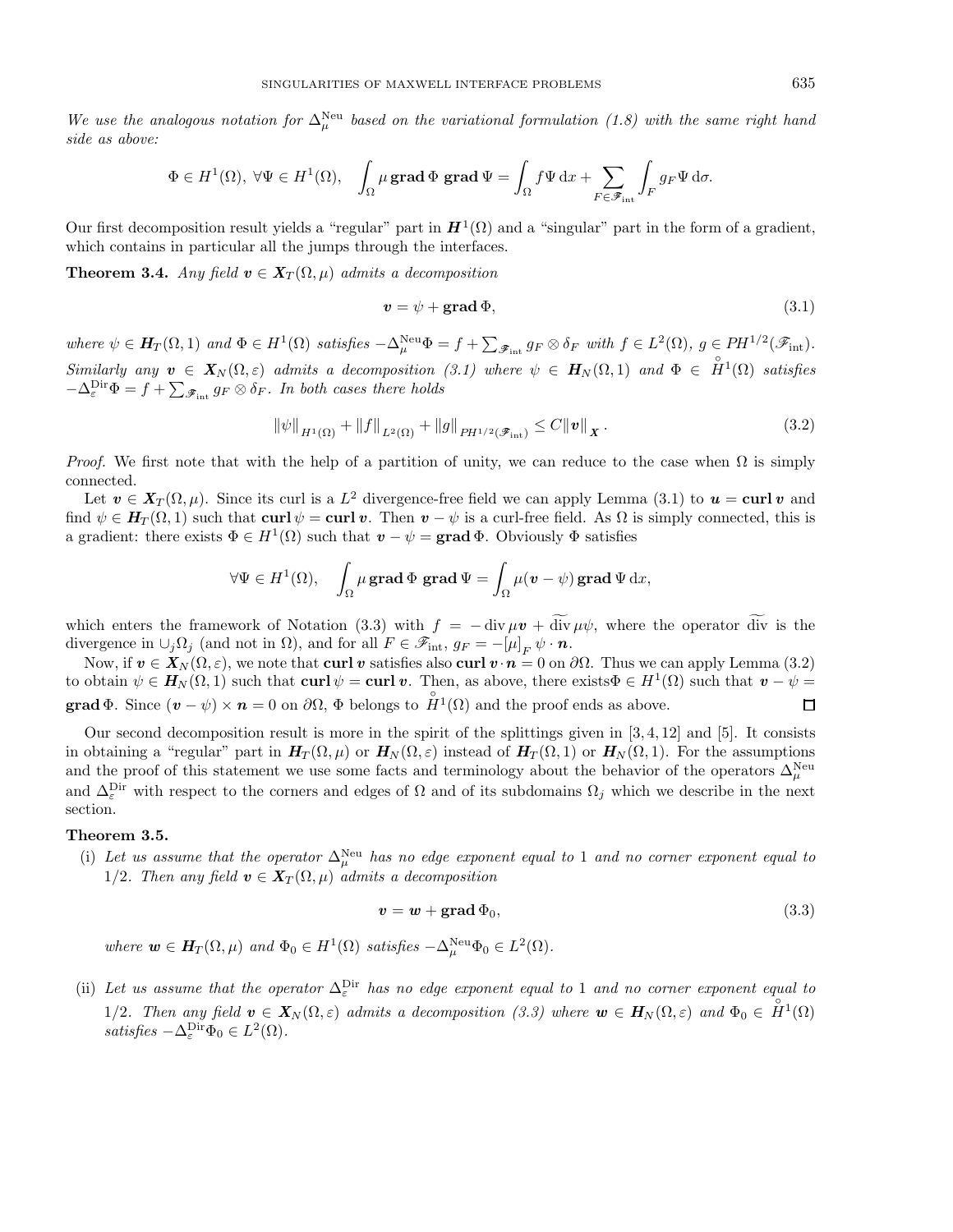*Proof.* (i) We start from the first decomposition (3.1) and split  $\Phi$  into two parts, each belonging to  $H^1(\Omega)$  (see Th. 4.1):

$$
\Phi = \Phi_0 + \Phi_1
$$
, with  $\Delta_{\mu}^{\text{Neu}} \Phi_0 \in L^2(\Omega)$  and  $\Phi_1 \in PH^2(\Omega, \mathcal{P})$ .

We then set  $w = \psi + \text{grad } \Phi_1$  which belongs to  $P\textbf{H}^1(\Omega, \mathscr{P})$ . Since  $\Delta^{\text{Neu}}_{\mu}\Phi_0 \in L^2(\Omega)$ , grad  $\Phi_0$  belongs to  $\mathbf{X}_T(\Omega,\mu)$ . Thus *w* also belongs to  $\mathbf{X}_T(\Omega,\mu)$ , therefore to  $\mathbf{H}_T(\Omega,\mu)$ . The proof for (ii) is similar.  $\Box$ 

## 4. Laplace interface singularities

As a synthesis of the thorough treatment of bidimensional interface problems in [18] and of tridimensional monodomain boundary value problems in [9], we briefly present in this section the regularity and splitting results for the Laplace interface operators  $\Delta_{\varepsilon}^{\text{Dir}}$  and  $\Delta_{\mu}^{\text{Neu}}$ .

The notion of corner and edge is clear for a polyhedron in  $\mathbb{R}^3$ . Concerning  $\Omega$  with its polyhedral partition  $\mathscr{P}$ , we call corner of  $(\Omega, \mathscr{P})$  any point *c* which is a corner of (at least) one of the  $\Omega_i$  and edge any segment *e* which is an edge of one of the  $\Omega_j$  and either disjoint from the other  $\Omega_k$  or contained in one of their edges.

Let us give an illustrative example:  $\Omega_1$  and  $\Omega_2$  are the unit cubes  $(0,1)^3$  and  $(-1,0) \times (0,1)^2$ , and  $\Omega_3$  is the parallelepiped  $(-1, 1)^2 \times (-1, 0)$ . Finally  $\Omega$  is the interior of  $\overline{\Omega}_1 \cup \overline{\Omega}_2 \cup \overline{\Omega}_3$ . The corners are the corners of  $\Omega$ and the points  $c_1 = (0, 0, 0), c_2 = (0, 1, 0), c_3 = (0, 1, 1), c_4 = (0, 0, 1), c_5 = (1, 1, 0)$  and  $c_6 = (-1, 1, 0)$ . With the two other corners  $\mathbf{c}_7 = (1, 0, 0)$  and  $\mathbf{c}_8 = (-1, 0, 0)$ , the interface edges are  $[\mathbf{c}_1, \mathbf{c}_2]$  (triple),  $[\mathbf{c}_2, \mathbf{c}_3]$ ,  $[\mathbf{c}_3, \mathbf{c}_4]$ ,  $[c_4, c_1], [c_1, c_7], [c_7, c_5], [c_5, c_2], [c_1, c_8], [c_8, c_6], [c_6, c_2]$  (double).

Note that it is possible to have corners and edges contained in the interior of  $\Omega$ . This would happen if we add to the example above the fourth domain  $\Omega_4 = (-1,1) \times (-1,0) \times (0,1)$ . Then  $\Omega$  is the cube  $(-1,1)^3$ ,  $c_1$  is an interior corner and is the end of interior edges.

The general principle governing the properties of the operators  $\Delta_{\varepsilon}^{\text{Dir}}$  and  $\Delta_{\mu}^{\text{Neu}}$  relies on the knowledge of the exponents  $\lambda$  attached to each corner and edge of  $(\Omega, \mathscr{P})$ , which are the (here real) numbers such that there exist non-polynomial pseudo-homogeneous solutions of degree  $\lambda$  to model problems on the cones or sectors Γ associated with the corresponding corner or edge.

### 4.1. **Corner exponents**

If *c* is one fixed corner of  $(\Omega, \mathscr{P})$ , we shall use polar coordinates  $(\rho, \vartheta)$  centered at *c* and denote by Γ<sub>*c*</sub> the polyhedral cone which coincides with  $\Omega$  near *c*. To each  $\Omega_j$  containing *c* there corresponds a unique cone  $\Gamma_{c,j} \subset \Gamma_c$  and we denote by  $\mathscr{F}_{\text{int},c}$  the set of interior (to  $\Gamma_c$ ) faces of  $\partial \Gamma_{c,j}$ .

We then denote by  $G_c$  the intersection of  $\Gamma_c$  with the unit sphere. For any  $\lambda \in \mathbb{C}$ , let us set

$$
S^{\lambda}(\Gamma_c) = \left\{ \Psi = \rho^{\lambda} \sum_{q=0}^{Q} \log^q \rho \ \psi_q(\vartheta) \mid \ \psi_q \in H^1(G_c) \right\},\tag{4.1}
$$

which is the space of pseudo-homogeneous functions whose angular regularity is compatible with the  $H<sup>1</sup>$  regularity of variational solutions. Fitting to the operator  $\Delta_{\varepsilon}^{\text{Dir}}$ , we consider the subspace  $S_0^{\lambda}(\Gamma_c)$  of  $S^{\lambda}(\Gamma_c)$  of the functions which are zero on  $\partial\Gamma_c$ . When  $\lambda \in \mathbb{N}$ , we need two further families of polynomial spaces (which are reduced to  $\{0\}$  if  $\lambda \notin \mathbb{N}$ ) corresponding to solutions and right hand sides respectively. Let  $P_0^{\lambda}(\Gamma_c, \mathscr{P})$  be the subspace of  $S_0^{\lambda}(\Gamma_c)$  of the functions which are polynomial in each  $\Gamma_{c,j}$  and let  $Q^{\lambda}(\Gamma_c, \mathscr{P})$  be the space of the couples  $(f,g)$  with f homogeneous polynomial of degree  $\lambda - 2$  in each  $\Gamma_{c,j}$  and  $g = (g_F)_{F \in \mathscr{F}_{\text{int},c}}$  with  $g_F$ homogeneous polynomial of degree  $\lambda - 1$  in the interface  $F$ .

The set  $\Lambda_{\varepsilon}^{\text{Dir}}(\Gamma_c)$  of the *corner exponents* of the Dirichlet operator  $\Delta_{\varepsilon}^{\text{Dir}}$  is then the set of the  $\lambda \in \mathbb{C}$  such that there exist solutions  $\Psi \in S_0^{\lambda}(\Gamma_c) \setminus P_0^{\lambda}(\Gamma_c, \mathscr{P})$  to

$$
-\Delta_{\varepsilon}^{\text{Dir}} \Psi = f + \sum_{F \in \mathscr{F}_{\text{int},c}} g_F \otimes \delta_F, \quad \text{with} \quad (f,g) \in Q^{\lambda}(\Gamma_c, \mathscr{P}), \tag{4.2}
$$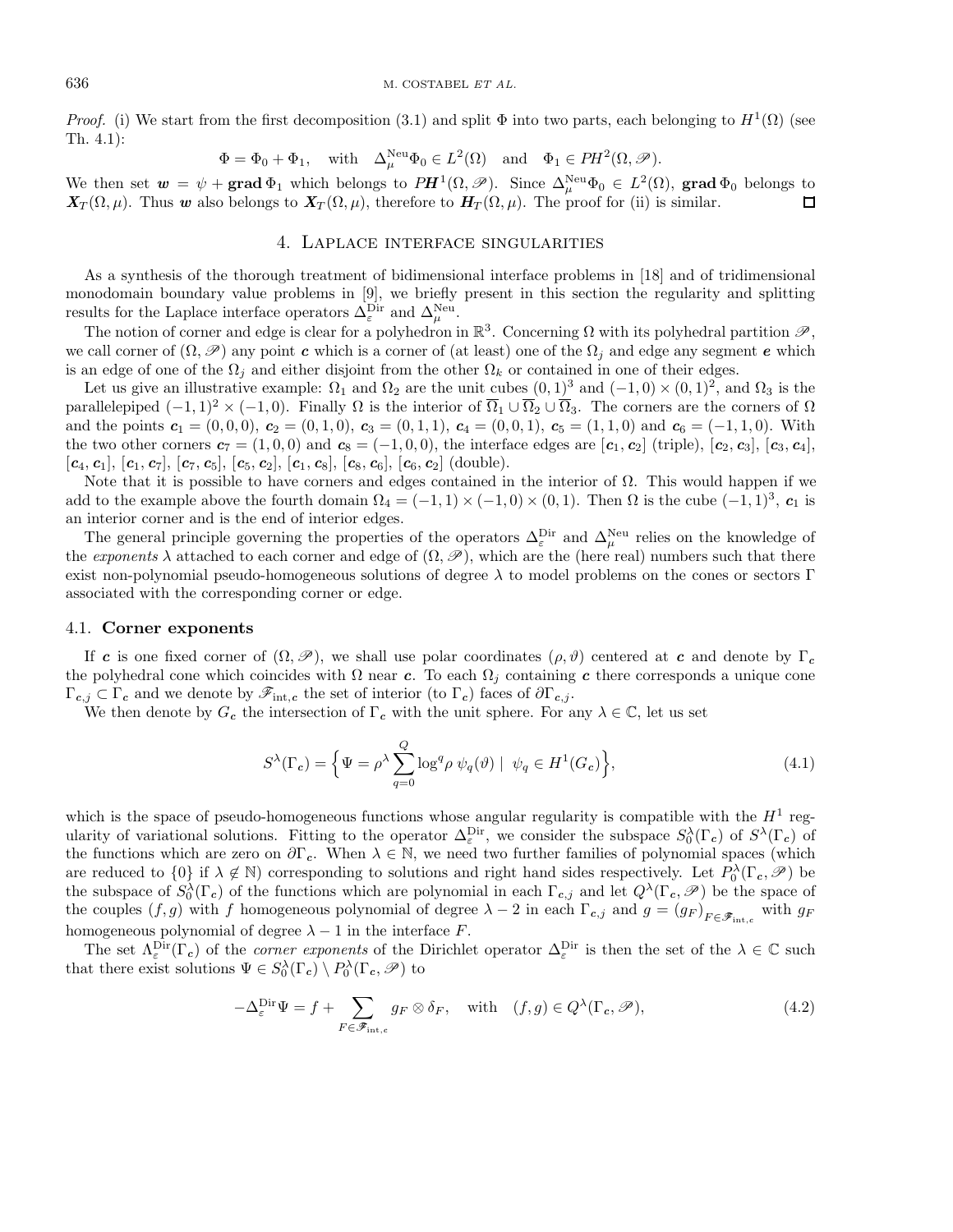[cf. Notation (3.3)]. We denote the space of these solutions by  $Z_{\text{Dir}}^{\lambda}(\Gamma_c, \varepsilon)$ . The sets  $\Lambda_{\mu}^{\text{Neu}}(\Gamma_c)$  and  $Z_{\text{Neu}}^{\lambda}(\Gamma_c, \mu)$ are defined similarly. Note that if *c* is an interior corner, the spaces  $S_0^{\lambda}(\Gamma_c)$  and  $S^{\lambda}(\Gamma_c)$  coincide and there is no influence of the external boundary conditions.

Since there holds

$$
\Delta_{\varepsilon}^{\mathrm{Dir}}(\rho^{\lambda}\psi(\vartheta)) = 0 \iff \operatorname{div}_{\tau} \varepsilon \operatorname{grad}_{\tau} \psi + \lambda(\lambda + 1) \varepsilon \psi = 0 \tag{4.3}
$$

with  $grad_{\tau}$  and  $div_{\tau}$  the tangential gradient and divergence on  $G_c$ , the set of corner exponents in *c* is related to the spectrum of the positive Dirichlet Laplace-Beltrami operator  $L_{\varepsilon,c}^{\text{Dir}}$  associated with the quadratic form

$$
(\psi, \varphi) \longmapsto (\mathbf{grad}_{\top} \psi, \mathbf{grad}_{\top} \varphi)_{\varepsilon}
$$

on the space  $L^2(G_c, \varepsilon)$  with scalar product

$$
(\psi, \varphi) \longmapsto (\psi, \varphi)_{\varepsilon} = \int_{G_c} \varepsilon \, \psi \, \varphi \, \mathrm{d}\sigma.
$$

The operator  $L_{\varepsilon,c}^{\text{Dir}}$  is self-adjoint on  $L^2(G_c, \varepsilon)$  with a compact inverse. Let  $\nu_1 < \nu_2 \leq \cdots$  be its eigenvalues and  $\psi_i$  be the corresponding eigenfunctions. Then one can show that

$$
\Lambda_{\varepsilon}^{\text{Dir}}(\Gamma_c) \setminus \mathbb{N} \ = \ \left\{ -\frac{1}{2} \pm \sqrt{\nu_j + \frac{1}{4}}, \ j \ge 1 \right\} \setminus \mathbb{N}, \tag{4.4}
$$

and, if  $\lambda \notin \mathbb{N}$ 

$$
Z_{\text{Dir}}^{\lambda}(\Gamma_c, \varepsilon) = \text{span}\left\{ \rho^{\lambda} \psi_j(\vartheta) \mid \lambda = -\frac{1}{2} \pm \sqrt{\nu_j + \frac{1}{4}} \right\}.
$$
 (4.5)

The situation is similar for  $\Lambda^{\text{Neu}}_{\mu}(\Gamma_c)$  and  $Z^{\lambda}_{\text{Neu}}(\Gamma_c, \mu)$ .

Relying on (4.3), we can prove that for any corner  $c, 0 \notin \Lambda_{\varepsilon}^{\text{Dir}}(\Gamma_c)$  and  $0 \notin \Lambda_{\mu}^{\text{Neu}}(\Gamma_c)$ .

### 4.2. **Edge exponents**

Fix one edge *e* of  $\Omega$  and denote by  $\Gamma_e$  the two-dimensional plane sector such that  $\Gamma_e \times \mathbb{R}$  coincides with  $\Omega$  in a neighbourhood of an interior point of *e*. The polar coordinates in  $\Gamma_e$  are denoted  $(r, \theta)$ , the Cartesian coordinates in the plane of  $\Gamma_e$  are denoted *y*, and z is the perpendicular coordinate. To each  $\Omega_j$  containing *e* there corresponds a unique sector  $\Gamma_{e,j} \subset \Gamma_e$  and we denote by  $\mathscr{F}_{\text{int},e}$  the set of interior faces of  $\partial \Gamma_{e,j}$ .

Like above, we can introduce the spaces  $S^{\lambda}(\Gamma_e)$ ,  $S_0^{\lambda}(\Gamma_e)$  and  $P_0^{\lambda}(\Gamma_e, \mathscr{P})$  of homogeneous functions of degree  $\lambda$  in the sector  $\Gamma_e$  and the corresponding space for the right-hand sides  $Q^{\lambda}(\Gamma_e, \mathscr{P})$ . Then the set  $\Lambda_{\varepsilon}^{\text{Dir}}(\Gamma_e)$  of the *edge exponents* of the Dirichlet transmission operator is defined exactly like above as the set of the  $\lambda \in \mathbb{C}$ such that there exist solutions  $\Psi \in S_0^{\lambda}(\Gamma_e) \setminus P_0^{\lambda}(\Gamma_e, \mathscr{P})$  to

$$
-\Delta_{\varepsilon}^{\text{Dir}} \Psi = f + \sum_{F \in \mathcal{F}_{\text{int},e}} g_F \otimes \delta_F, \quad \text{with} \quad (f,g) \in Q^{\lambda}(\Gamma_e, \mathcal{P}), \tag{4.6}
$$

where  $\Delta_{\varepsilon}^{\text{Dir}}$  acting in the sector  $\Gamma_e$  is simply the operator obtained from the corresponding three-dimensional operator by dropping the variable  $z$ . Thus the edge exponents are the same as the singularity exponents for two-dimensional interface problems; see [10, 15, 16, 19].

The intersection between  $\Gamma_e$  and the unit circle being denoted  $G_e$ , with  $(\nu_j)_{j\geq 1}$  the spectrum of the positive Laplace-Beltrami operator  $L_{\varepsilon,e}^{\text{Dir}}$  associated with the quadratic form  $(\psi, \varphi) \mapsto (\partial_{\theta} \psi, \partial_{\theta} \varphi)_{\varepsilon}$  on the space  $L^2(G_e, \varepsilon)$ ,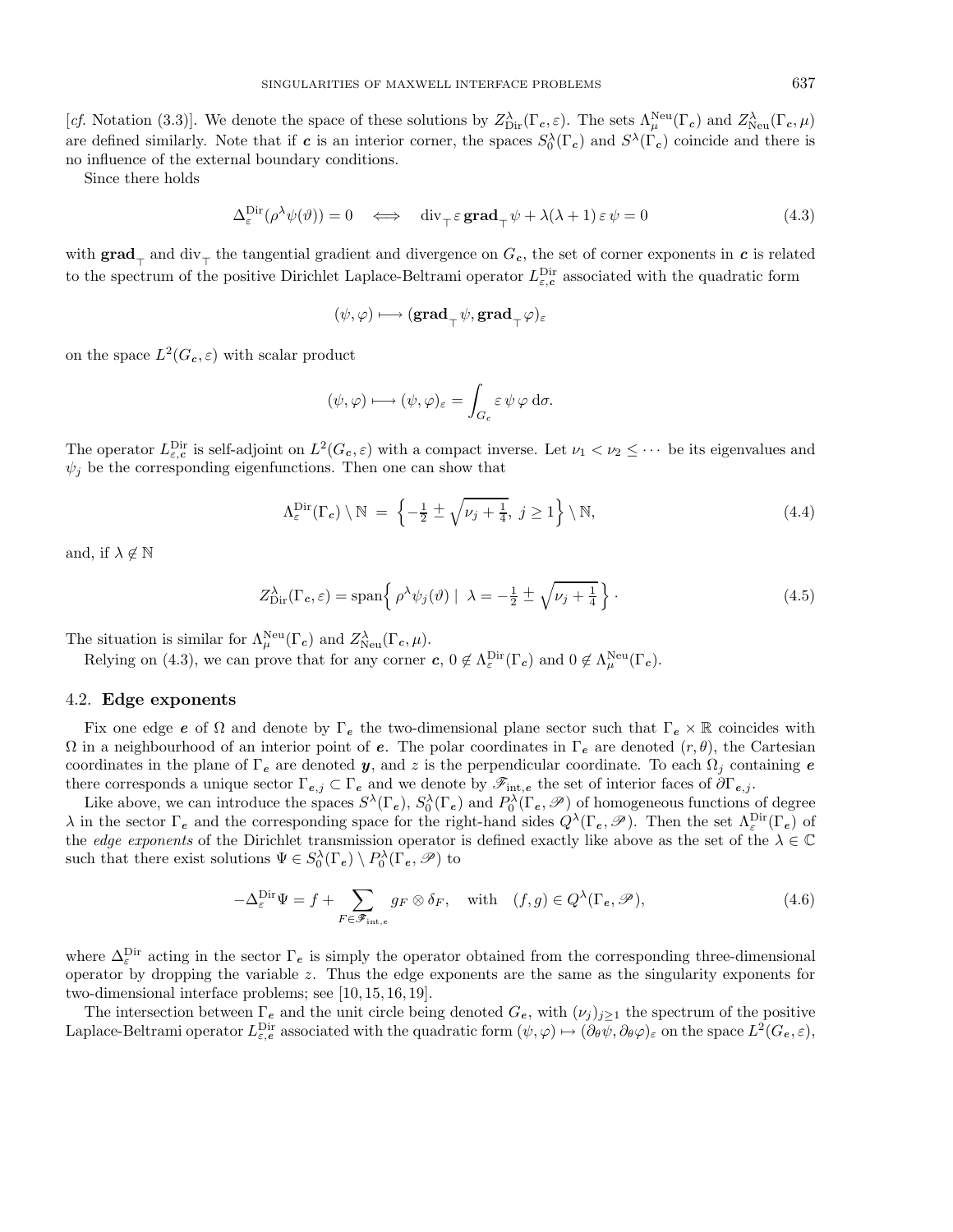we have:

$$
\Lambda_{\varepsilon}^{\mathrm{Dir}}(\Gamma_e) = \left\{ \pm \sqrt{\nu_j}, \ j \ge 1 \right\}.
$$
\n(4.7)

Indeed, when  $\lambda \notin \mathbb{N}$ , this can be proved like (4.4) from the equivalence

$$
\Delta_{\varepsilon}^{\text{Dir}}(r^{\lambda}\psi(\theta)) = 0 \iff \partial_{\theta}\varepsilon \partial_{\theta}\psi + \lambda^2 \varepsilon \psi = 0 \tag{4.8}
$$

and when  $\lambda \in \mathbb{N}$ , this also relies on the equality for the dimensions of the polynomial spaces

$$
\dim P_0^{\lambda}(\Gamma_e, \mathscr{P}) = \dim Q^{\lambda}(\Gamma_e, \mathscr{P}) = \lambda J_e - I_e,
$$
\n(4.9)

where  $J_e$  is the number of the sectors  $\Gamma_{e,j}$  and  $I_e = 0$  if  $e$  is an internal edge and  $I_e = 1$  if not; see Corollary 4.9 in [9].

### 4.3. **Regularity and singularities**

We first give a global statement, then provide a description of the singular solutions, which requires the introduction of further notations.

**Theorem 4.1.** Let  $s > 0$ ,  $s \neq 1/2$ ,  $f \in PH^{s-1}(\Omega, \mathscr{P})$  and  $g \in PH^{s-1/2}(\mathscr{F}_{int})$ . Let  $\Phi$  be the solution of the problem

$$
-\Delta_{\varepsilon}^{\mathrm{Dir}} \Phi = f + \sum_{F \in \mathscr{F}_{\mathrm{int}}} g_F \otimes \delta_F.
$$

(i) If for any corner *c* and any edge *e*

$$
\Lambda_{\varepsilon}^{\mathrm{Dir}}(\Gamma_{c}) \cap (-1/2, s-1/2] = \emptyset \quad and \quad \Lambda_{\varepsilon}^{\mathrm{Dir}}(\Gamma_{e}) \cap (0, s] = \emptyset,
$$

then  $\Phi$  belongs to  $PH^{s+1}(\Omega, \mathscr{P})$ .

(ii) If for any corner *c* and any edge *e*

$$
\Lambda_{\varepsilon}^{\mathrm{Dir}}(\Gamma_c) \not\ni s - \frac{1}{2} \quad and \quad \Lambda_{\varepsilon}^{\mathrm{Dir}}(\Gamma_e) \not\ni s,
$$

then  $\Phi$  admits a splitting  $\Phi_0 + \Phi_1$  into a regular part  $\Phi_1 \in PH^{s+1}(\Omega, \mathscr{P})$  and a singular part  $\Phi_0 \in H^1(\Omega)$ generated by the spaces  $Z_{\text{Dir}}^{\lambda}(\Gamma_{c}, \varepsilon)$  and  $Z_{\text{Dir}}^{\lambda}(\Gamma_{e}, \varepsilon)$  for  $\lambda$  in  $\Lambda_{\varepsilon}^{\text{Dir}}(\Gamma_{c}) \cap (-1/2, s-1/2)$  and  $\Lambda_{\varepsilon}^{\text{Dir}}(\Gamma_{e}) \cap (0, s)$ respectively. In particular, if  $s \leq 1$ ,  $\Delta_{\varepsilon}^{\text{Dir}} \Phi_0 = f_0$  with  $f_0 \in PH^{s-1}(\Omega, \mathscr{P})$ .

For *c* in the set  $\mathscr{C}$  of corners of  $(\Omega, \mathscr{P})$  and  $\lambda \in \Lambda_{\varepsilon}^{\text{Dir}}(\Gamma_c)$ , let  $\Psi_c^{\lambda, p}$  be a basis of  $Z_{\text{Dir}}^{\lambda}(\Gamma_c, \varepsilon)$  and denote by  $\Phi_c^{\lambda,p}$  the function defined as

$$
\Phi_c^{\lambda, p}(x) = \chi_c(\rho_c) \Psi_c^{\lambda, p}(\rho_c, \vartheta_c),\tag{4.10}
$$

with a smooth cut-off function  $\chi_c$  equal to 1 in a neighborhood of 0 and  $(\rho_c, \vartheta_c)$  the polar coordinates associated with *c*.

Similarly, for *e* in the set  $\mathscr E$  of edges of  $(\Omega, \mathscr P)$  and  $\lambda \in \Lambda^{\mathrm{Dir}}_{\varepsilon}(\Gamma_e)$ , let  $\Psi_e^{\lambda, p}$  be a basis of  $Z_{\mathrm{Dir}}^{\lambda}(\Gamma_e, \varepsilon)$  and denote by  $\Phi_e^{\lambda,p}$  the function defined as

$$
\Phi_e^{\lambda, p}(x) = \chi_e(\rho_e) \Psi_e^{\lambda, p}(\rho_e, \vartheta_e), \quad \text{with} \quad \rho_e = \frac{r_e}{d_e}
$$
\n(4.11)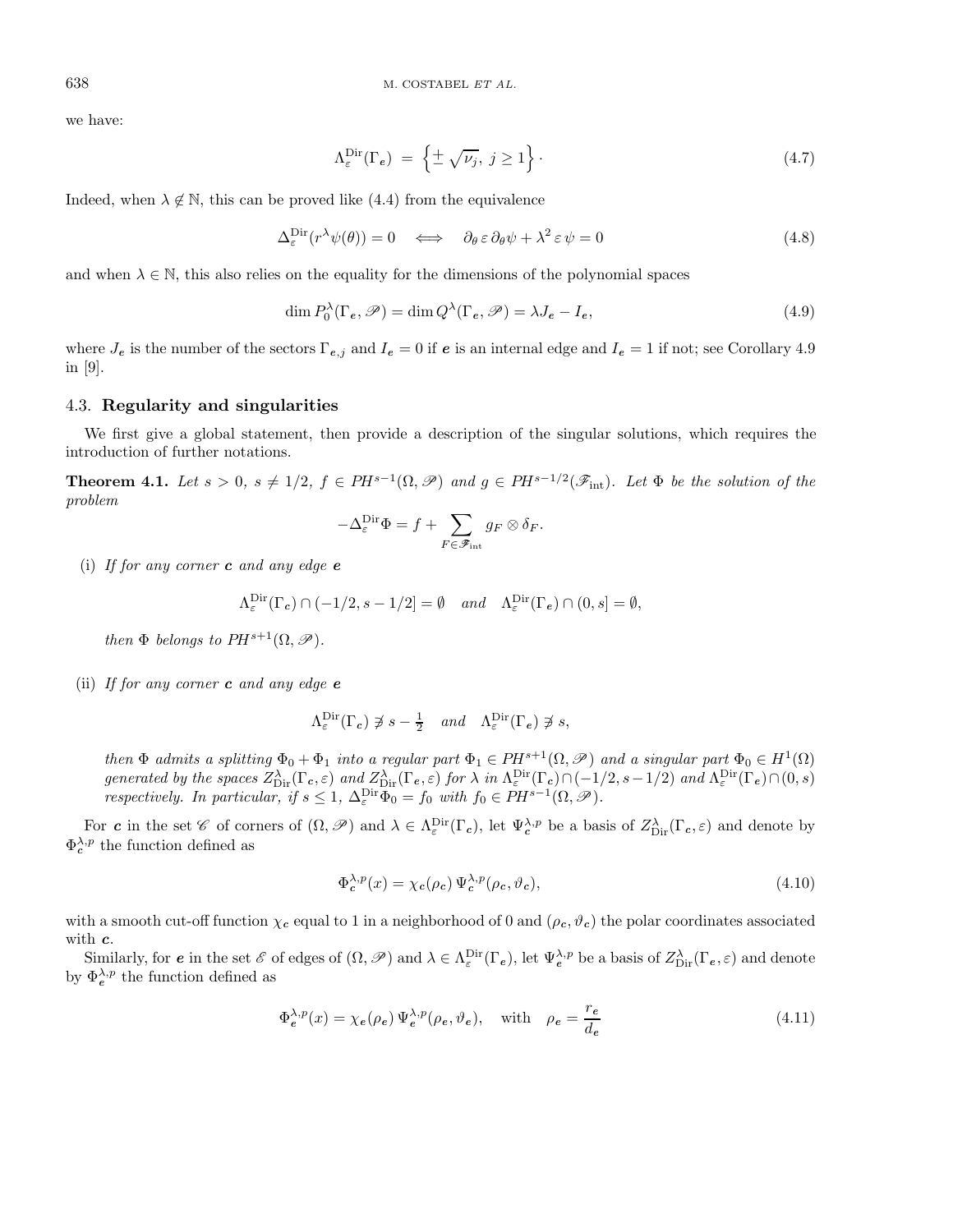where  $\chi_e$  is a smooth cut-off function equal to 1 in a neighborhood of 0,  $d_e$  a smooth function on the closed edge  $\bar{e}$ , which is equivalent to the distance to the endpoints of *e* and  $(r_e, \theta_e, z_e)$  the cylindrical coordinates associated with *e*.

In order to give a precise statement, we still need weighted Sobolev spaces for the edge singularity coefficients and a smoothing operator, exactly as in [8]: let for  $m \in \mathbb{N}$  and  $\eta \in \mathbb{R}$ ,  $\mathbb{V}_{\eta}^{m}(e)$  be defined as

$$
\mathbb{V}_{\eta}^{m}(\boldsymbol{e}) = \left\{ \gamma \in L^{2}(\boldsymbol{e}) \mid (d_{\boldsymbol{e}})^{\eta+k} \partial_{z_{\boldsymbol{e}}}^{k} \gamma \in L^{2}(\boldsymbol{e}), \quad k = 0, 1, \ldots, m \right\}
$$

and by interpolation for non-integer m. The smoothing operator  $\mathscr{K}[\cdot]$  acts like a lifting of functions on *e* into  $\Omega$ : in order to define it, we introduce the stretched variable

$$
\tilde{z}_e = \int_0^{z_e} \frac{1}{d_e(z)} \, \mathrm{d}z,
$$

where  $z = 0$  corresponds to an interior point of *e*. The change of variable  $z_e \mapsto \tilde{z}_e$  is one to one  $e \to \mathbb{R}$  and for any function  $\gamma$  defined on *e*, we set  $\tilde{\gamma}(\tilde{z}_e) = \gamma(z_e)$ . Then  $\mathscr{K}[\gamma](\rho_e, \theta_e, z_e)$  is the convolution operator with respect to  $\tilde{z}_e$ :

$$
\mathscr{K}[\gamma](\rho_e, \theta_e, z_e) = \int_{\mathbb{R}} \frac{1}{\rho_e} \varphi\left(\frac{t}{\rho_e}\right) \tilde{\gamma}(t - \tilde{z}_e) dt \quad \text{with} \quad \rho_e = \frac{r_e}{d_e},
$$

where  $\varphi$  is a smooth function in  $\mathscr{S}(\mathbb{R})$  such that  $\int_{\mathbb{R}} \varphi = 1$ .

**Proposition 4.2.** Let the assumptions of (ii) in Theorem 4.1 be satisfied. We assume moreover that for any edge **e**, the set  $\Lambda_{\varepsilon}^{\text{Dir}}(\Gamma_e) \cap [0, s]$  is contained in an interval of length  $\lt 1$  (this is a technical assumption to avoid the "shadows" of the main singularities  $\Psi_e^{\lambda,p}$ ). Then the singular part  $\Phi_0$  has the expansion

$$
\Phi_0 = \sum_{c \in \mathscr{C}} \sum_{\lambda \in [-1/2, s-1/2]} \sum_p \gamma_c^{\lambda, p} \Phi_c^{\lambda, p} + \sum_{e \in \mathscr{E}} \sum_{\lambda \in [0, s]} \sum_p \mathscr{K}[\gamma_e^{\lambda, p}] \Phi_e^{\lambda, p}
$$
(4.12)

with the coefficients  $\gamma_c^{\lambda, p}$  in  $\mathbb{R}$  and  $\gamma_e^{\lambda, p}$  in  $\mathbb{V}_{-s}^{s-\lambda}(e)$ . The sums extend over  $\lambda$  in  $[-1/2, s-1/2] \cap \Lambda_{\varepsilon}^{\text{Dir}}(\Gamma_c)$  and  $[0, s] \cap \Lambda_{\varepsilon}^{\text{Dir}}(\Gamma_e)$ , respectively.

#### 5. Maxwell interface corner singularities

For shortness, we here describe the corner singularities of problem (1.5) (the singularities of problem (1.6) are obtained similarly by exchanging Dir,  $\varepsilon$  and Neu,  $\mu$  respectively). We further assume that  $\Omega$  is simply connected.

We fix a corner *c* of  $(\Omega, \mathscr{P})$  and drop the index *c* in the notations. At this stage, we look for solutions of the homogeneous Maxwell interface systems in the spaces of pseudo-homogeneous functions

$$
\mathbf{S}_{N}^{\lambda}(\Gamma,\varepsilon)=\Big\{\boldsymbol{u}\in\boldsymbol{X}_{N}^{\text{loc}}(\Gamma^{*},\varepsilon)\;|\;\; \text{div}(\varepsilon\boldsymbol{u})\in H_{\text{loc}}^{1}(\Gamma^{*}),\;\;\boldsymbol{u}(x)=\rho^{\lambda}\sum_{q=0}^{Q}\log^{q}\rho\,\,U_{q}(\vartheta)\Big\},
$$

where  $u \in X^{\text{loc}}_N(\Gamma^*, \varepsilon)$  means that  $u \in X^{\text{loc}}_N(\Gamma \cap V, \varepsilon)$ , for all bounded open sets V such that  $c \notin \overline{V}$ : this space requires exactly the angular regularity corresponding to the effective regularity of the variational solution (in particular, for the condition  $\text{div}(\varepsilon \boldsymbol{u}) \in H^1_{\text{loc}}(\Gamma^*)$ , we rely on Th. 1.1). In other words, we have to find the non-polynomial solutions of the system

$$
\begin{cases}\n\operatorname{curl}(\mu^{-1}\operatorname{curl}\boldsymbol{u}) - \varepsilon \operatorname{grad} \operatorname{div}(\varepsilon \boldsymbol{u}) = \boldsymbol{f} & \text{in } \Gamma, \\
\operatorname{div}(\varepsilon \boldsymbol{u}) = 0 & \text{on } \partial \Gamma, \\
\boldsymbol{u} \in \mathcal{S}_N^{\lambda}(\Gamma, \varepsilon),\n\end{cases} (5.1)
$$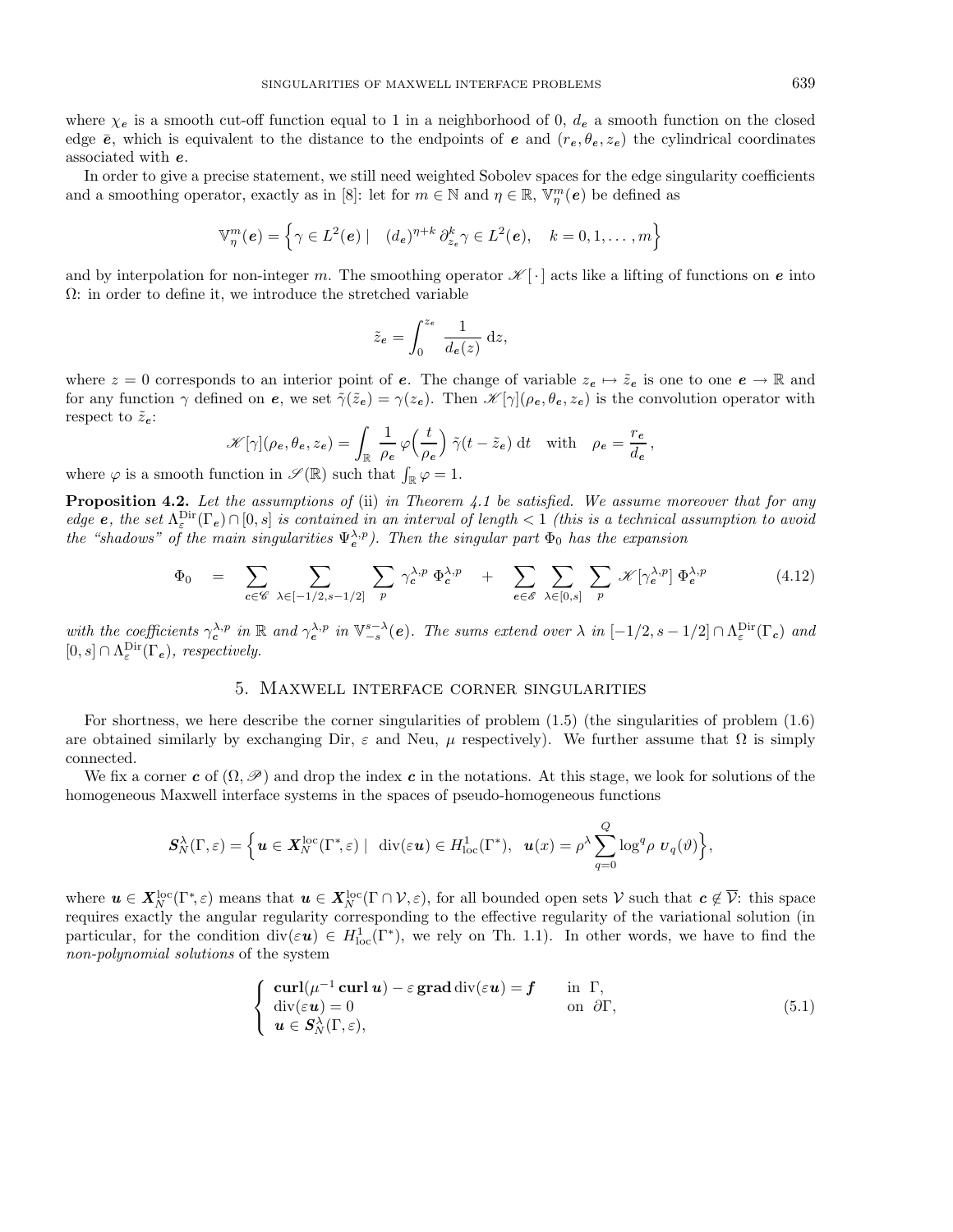when **f** is a homogeneous polynomial of degree  $\lambda - 2$  (thus it is zero if  $\lambda \notin \{2, 3, ...\}$ ). The corresponding  $\lambda$ are the Maxwell (Dirichlet) corner exponents.

Like in [8], this problem is split into three subproblems by introducing the auxiliary unknowns

$$
\psi = \mu^{-1} \operatorname{curl} \boldsymbol{u}
$$
 and  $q = \operatorname{div}(\varepsilon \boldsymbol{u}).$ 

Using also the space  $S_T^{\lambda}(\Gamma,\mu)$  defined like  $S_N^{\lambda}(\Gamma,\varepsilon)$  and the space  $S_0^{\lambda}(\Gamma)$  introduced in Section 4.1, we then see that for  $\lambda \notin \{2, 3, \ldots\}$ , problem (5.1) is equivalent to finding non-polynomial solutions to the system

$$
-\Delta_{\varepsilon}^{\text{Dir}}q = 0 \text{ in } \Gamma \tag{5.2a}
$$
 with  $q \in S_0^{\lambda - 1}(\Gamma)$ .

**curl**  $\psi = \varepsilon$  **grad**  $q$  and div( $\mu \psi$ ) = 0 in Γ with  $\psi \in S_T^{\lambda-1}(\Gamma, \mu)$ . (5.2b)

$$
\operatorname{curl} \mathbf{u} = \mu \psi \quad \text{and} \quad \operatorname{div}(\varepsilon \mathbf{u}) = q \quad \text{in} \quad \Gamma \qquad \text{with} \quad \mathbf{u} \in \mathbf{S}_N^{\lambda}(\Gamma, \varepsilon). \tag{5.2c}
$$

Thus, the solutions of the system (5.2) belong to one of the three types:

Type 1.  $q = 0$ ,  $\psi = 0$  and **u** general non-zero solution of (5.2c).

Type 2.  $q = 0$ ,  $\psi$  general non-zero solution of (5.2b) and *u* particular solution of (5.2c).

Type 3. q general non-zero solution of  $(5.2a)$ ,  $\psi$  particular solution of  $(5.2b)$  and **u** particular solution of  $(5.2c)$ .

These three types of Maxwell singularities are now described with the help of the corner singularities of  $\Delta_{\varepsilon}^{\text{Dir}}$ and  $\Delta_{\mu}^{\text{Neu}}$ . The singularities of type 1 are treated exactly as in Lemma 7.4 of [8].

**Lemma 5.1.** We assume that  $\lambda \neq -1$ . Then (i) is equivalent to (ii):

- (i)  $u \in S_N^{\lambda}(\Gamma, \varepsilon)$  is a solution of (5.2) of type 1,
- (ii)  $\lambda + 1$  belongs to  $\Lambda_{\varepsilon}^{\text{Dir}}(\Gamma)$  and  $\mathbf{u} = \text{grad } \Phi$  where  $\Phi$  belongs to  $Z_{\text{Dir}}^{\lambda+1}(\Gamma, \varepsilon)$ .

For singularities of types 2 and 3, the jumps of the product  $\varepsilon\mu$  through the interfaces require a special attention.

**Lemma 5.2.** We assume that  $\lambda$  is not an integer. Then (i) is equivalent to (ii):

- (i)  $u \in S_N^{\lambda}(\Gamma, \varepsilon)$  is a solution of (5.2) of type 2,
- (ii)  $\lambda$  belongs to  $\Lambda^{\text{Neu}}_{\mu}(\Gamma)$  and **curl**  $u = \mu$  grad  $\Psi$  where  $\Psi$  belongs to  $Z^{\lambda}_{\text{Neu}}(\Gamma, \mu)$ . In that case, a representative of type *2* is given by

$$
\boldsymbol{u} = \frac{1}{\lambda + 1} \left( \mu \left( \operatorname{grad} \Psi \times \boldsymbol{x} \right) + \operatorname{grad} r_N \right), \tag{5.3}
$$

where  $r_N \in S^{\lambda+1}(\Gamma)$  is a solution of

$$
\Delta_{\varepsilon}^{\text{Dir}} r_N = \sum_{F \in \mathscr{F}_{\text{int},c}} \left[ \varepsilon \mu \right]_F \left( (\text{grad } \Psi \times \boldsymbol{n}) \cdot \boldsymbol{x} \right) \Big|_F \otimes \delta_F. \tag{5.4}
$$

*Proof.* We simply need to investigate the non-zero solutions  $(\psi, \mathbf{u})$  of (5.2) of type 2. First a non-zero  $\Psi$  in  $Z_{\text{Neu}}^{\lambda}(\Gamma,\mu)$  yields a non-zero requested  $\psi = \textbf{grad}\Psi$  (because  $\lambda \neq 0$ ). It then remains to find  $\mathbf{u} \in \mathbf{S}_{N}^{\lambda}(\Gamma,\varepsilon)$  such that

$$
\operatorname{curl} \boldsymbol{u} = \mu \psi
$$
 and  $\operatorname{div}(\varepsilon \boldsymbol{u}) = 0$  in  $\Gamma$ .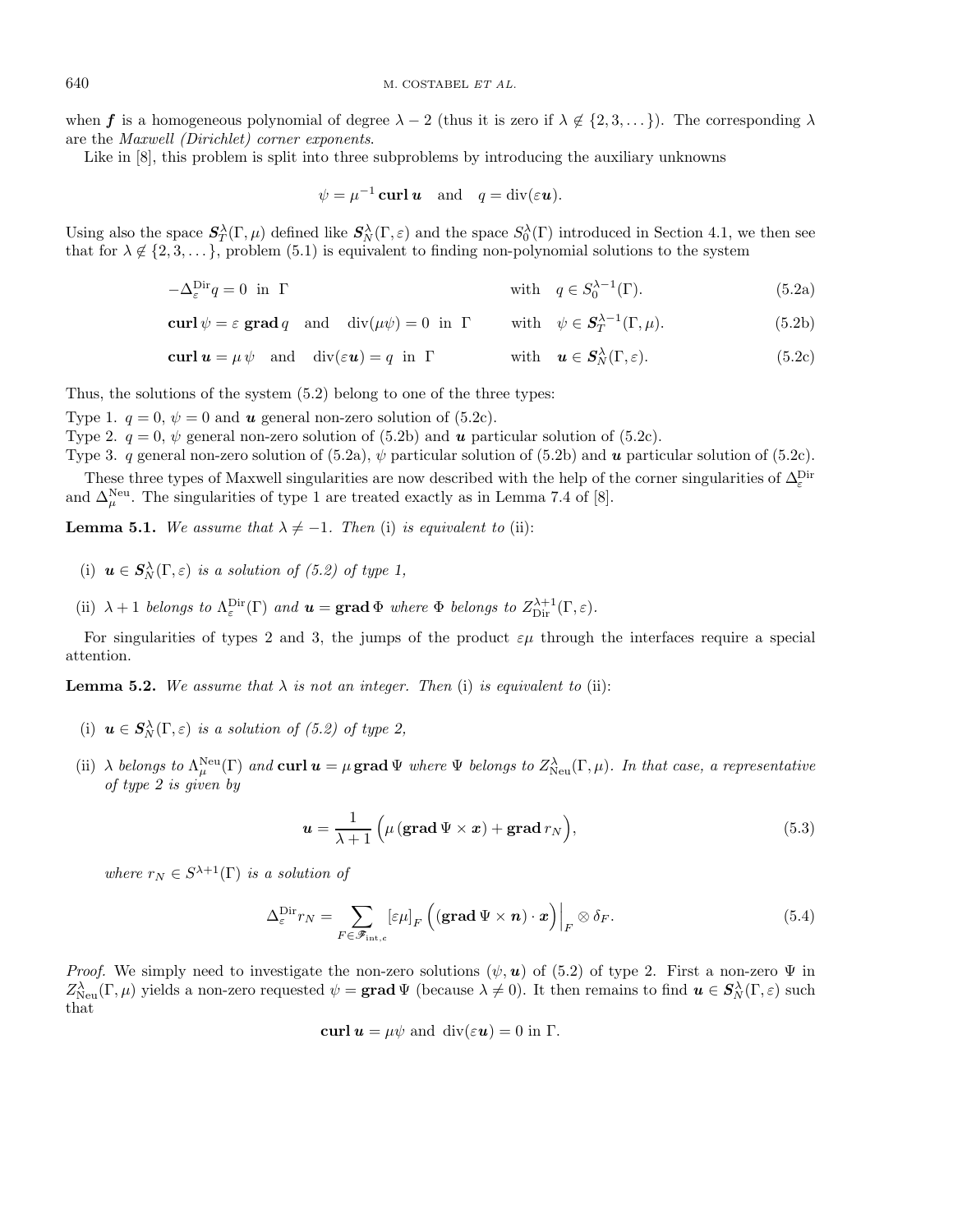We are then looking for  $u$  of the form  $(5.3)$ . In that case, we have

$$
(\lambda + 1) \operatorname{curl} \boldsymbol{u} = \operatorname{curl}(\mu \operatorname{grad} \Psi \times \boldsymbol{x})
$$
  
=  $\boldsymbol{x} \cdot \operatorname{grad}(\mu \psi) - \mu \psi \cdot \operatorname{grad} \boldsymbol{x} + \mu \psi \operatorname{div} \boldsymbol{x} - \boldsymbol{x} \operatorname{div}(\mu \psi),$ 

due to the identity (7.5b) of [8]. This yields

**curl**  $u = \mu \psi$ ,

because  $\psi$  is homogeneous,  $\text{div}(\mu \psi) = 0$  and one can show that

$$
\boldsymbol{x}\cdot\boldsymbol{\mathrm{grad}}(\mu\psi)=\mu\boldsymbol{x}\cdot\boldsymbol{\mathrm{grad}}\,\psi
$$

in the distributional sense.

On the other hand, the conditions  $\text{div}(\varepsilon \mathbf{u}) = 0$  and  $\mathbf{u} \times \mathbf{n} = 0$  on  $\partial \Gamma$  will hold if (5.4) holds since

$$
\mathrm{div}\Bigl(\varepsilon\mu\left(\mathbf{grad}\,\Psi\times\boldsymbol{x}\right)\Bigr)=\sum_{F\in\mathscr{F}_{\mathrm{int},c}}g_F\otimes\delta_F,
$$

where

$$
g_F = \left[\varepsilon\mu(\mathop{\mathbf{grad}}\Psi\times\bm x)\cdot\bm n\right]_F = -\left[\varepsilon\mu(\mathop{\mathbf{grad}}\Psi\times\bm n)\cdot\bm x\right]_F ~=~ -\left[\varepsilon\mu\right]_F\left(\left(\mathop{\mathbf{grad}}\Psi\times\bm n\right)\cdot\bm x\right)\Big|_F,
$$

since **grad**  $\Psi \times n$  has no jump across the interfaces. By Theorem 4.14 of [18], problem (5.4) has a solution  $r_N \in S^{\lambda+1}(\Gamma)$  (in view of that theorem, one sees that  $r_N$  is homogeneous if  $\lambda+1 \notin \Lambda_{\varepsilon}^{\text{Dir}}(\Gamma)$  and has the form  $r_N = r_0 + r_1 \log \rho$ , with homogeneous  $r_0$  and  $r_1$  if not).

This guarantees the existence of *u*.

Similarly, we can show:

**Lemma 5.3.** We assume that  $\lambda$  is not integer. Then (i) is equivalent to (ii):

- (i)  $u \in S_N^{\lambda}(\Gamma, \varepsilon)$  is a solution of (5.2) of type 3,
- (ii)  $\lambda 1$  belongs to  $\Lambda_{\varepsilon}^{\text{Dir}}(\Gamma)$  and  $\text{div}(\varepsilon \mathbf{u}) = q$  where q belongs to  $Z_{\text{Dir}}^{\lambda 1}(\Gamma, \varepsilon)$ . To each  $q \in Z_{\text{Dir}}^{\lambda-1}(\Gamma, \varepsilon)$ , a representative of type 3 is given by

$$
\psi = \frac{1}{\lambda} \Big( \varepsilon \left( \operatorname{grad} q \times x \right) + \operatorname{grad} r_T \Big),
$$

where  $r_T \in S^{\lambda}(\Gamma)$  is a solution of

$$
\Delta^{\mathrm{Neu}}_{\mu}r_T = \sum_{F \in \mathscr{F}_{\mathrm{int},c}}\left[\varepsilon\mu\right]_F\left(\left(\mathrm{\mathbf{grad}}\,q\times \boldsymbol{n}\right)\cdot\boldsymbol{x}\right)\Big|_F\otimes\delta_F,
$$

and, if  $\lambda \notin \Lambda^{\text{Neu}}_{\mu}(\Gamma)$ , by

$$
\boldsymbol{u} = \frac{1}{\lambda+1} \left( \mu \left( \psi \times \boldsymbol{x} \right) + \boldsymbol{\mathrm{grad}} \, r_N \right)
$$

where  $r_N \in S^{\lambda+1}(\Gamma)$  is a solution of

$$
\Delta_{\varepsilon}^{\text{Dir}} r_N = \sum_{F \in \mathscr{F}_{\text{int},\varepsilon}} [\varepsilon \mu]_F \left( (\psi \times \boldsymbol{n}) \cdot \boldsymbol{x} \right) \Big|_F \otimes \delta_F + \Big( (1 - \varepsilon^2 \mu) \lambda + 1 + \varepsilon^2 \mu \Big) q.
$$

 $\Box$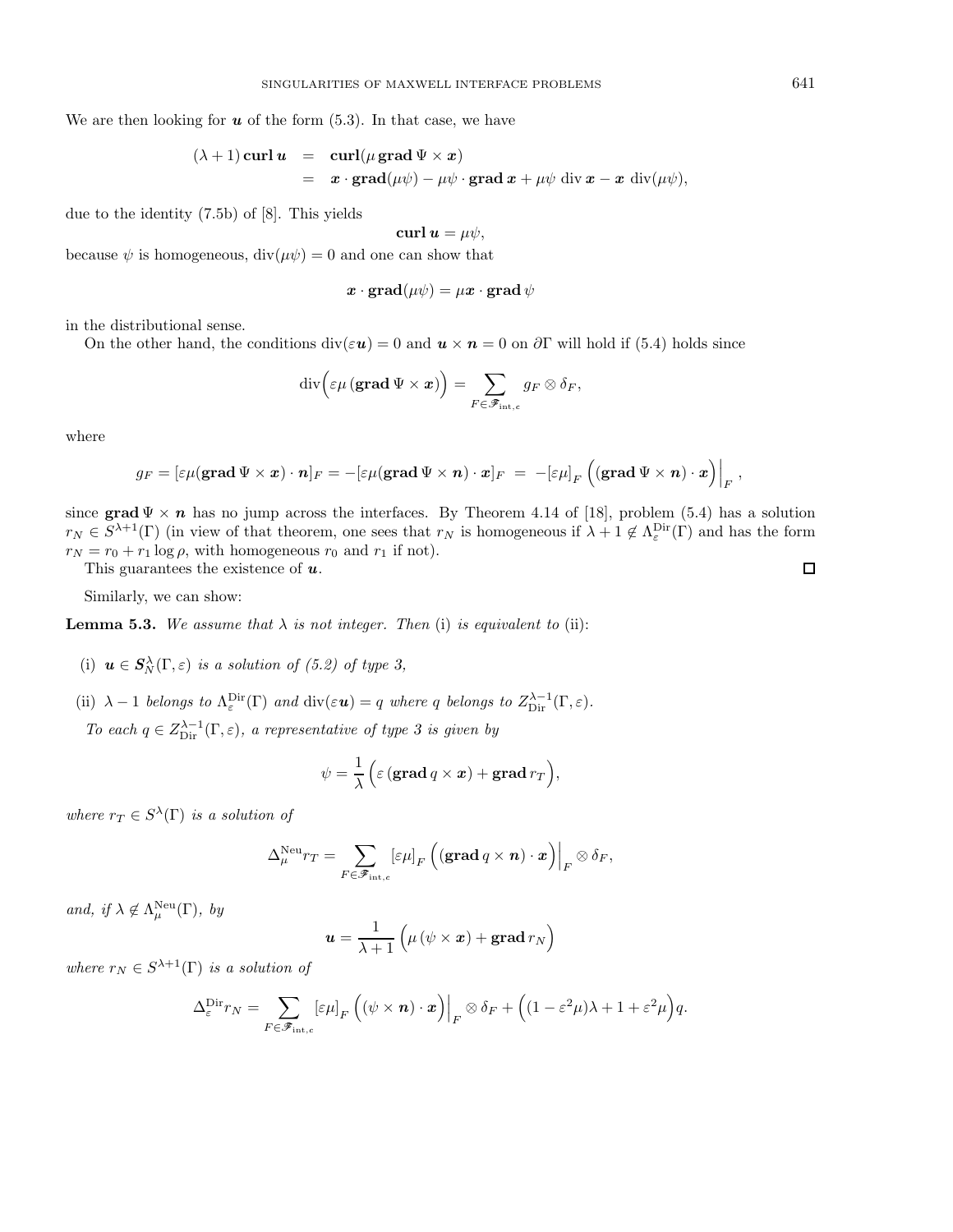| Type |                                                                                                                                                             | $\geq$ | Generator                                                                                                              | $\boldsymbol{u}$       | $\psi$                | q              |
|------|-------------------------------------------------------------------------------------------------------------------------------------------------------------|--------|------------------------------------------------------------------------------------------------------------------------|------------------------|-----------------------|----------------|
|      | $\lambda + 1 \in \Lambda_{\varepsilon}^{\mathrm{Dir}}(\Gamma) \Big  -1 \Big  \Phi \in Z_{\mathrm{Dir}}^{\lambda+1}(\Gamma, \varepsilon) \Big $              |        |                                                                                                                        | $\mathbf{grad}\, \Phi$ |                       | $\theta$       |
| 2    |                                                                                                                                                             |        | $\lambda \in \Lambda^{\text{Neu}}_{\mu}(\Gamma)$   0   $\Psi \in Z^{\lambda}_{\text{Neu}}(\Gamma, \mu)$   cf. Lem. 5.2 |                        | $\mathbf{grad}\,\Psi$ | $\overline{0}$ |
|      | 3 $\lambda - 1 \in \Lambda_{\varepsilon}^{\text{Dir}}(\Gamma)$ 1 $q \in Z_{\text{Dir}}^{\lambda - 1}(\Gamma, \varepsilon)$ cf. Lem. 5.3 $c$ f. Lem. 5.3 $q$ |        |                                                                                                                        |                        |                       |                |

TABLE 1

It remains to investigate the singularities of type 1 for  $\lambda = -1$  and of type 2 for  $\lambda = 0$ .

### **Lemma 5.4.**

(i) There is no singularity of type 1 for  $\lambda = -1$ .

(ii) There is no singularity of type 2 for  $\lambda = 0$ .

Proof. Since  $\Gamma$  is simply connected, the first assertion is proved exactly as in Lemma 7.8 of [8]: we obtain that if *u* belongs to  $S_N^{-1}(\Gamma, \varepsilon)$  [resp.  $S_T^{-1}(\Gamma, \mu)$ ] and satisfies **curl**  $u = 0$  and  $\text{div}(\varepsilon u) = 0$  [resp.  $\text{div}(\mu u) = 0$ ], then  $u = 0$ .

For the second one, we simply remark that if  $u$  is a singularity of type 2 in  $S_N^0(\Gamma, \varepsilon)$ , then

$$
\psi = \mu^{-1} \operatorname{curl} \boldsymbol{u} \in \boldsymbol{S}_T^{-1}(\Gamma,\mu)
$$

is a solution of type 1 for magnetic boundary conditions. Therefore the first assertion yields  $\psi = 0$  and the conclusion follows.  $\Box$ 

**Remark 5.5.** The case Γ not simply connected can be treated as in [8] and would yield topological singular exponents. This case was avoided for brevity and is left to the reader. For other problems with multiplyconnected domains, see also [1, 11].

Among the singular exponents obtained before, we select the subset  $\Lambda_N(\Gamma)$  of  $\lambda$  satisfying  $\lambda > -3/2$  such that there exists a non-zero  $u \in S_N^{\lambda}(\Gamma, \varepsilon)$  solution of (5.1) and satisfying (*cf.* Th. 1.1)

$$
\chi \mathbf{u} \in \mathbf{X}_N(\Gamma,\varepsilon), \ \operatorname{div}(\chi \varepsilon \mathbf{u}) \in H^1(\Gamma),
$$

with a cut-off function  $\chi$  which is equal to 1 in a neighborhood of the corner *c*. We examine the effect of this condition on the three types of singularities.

Type 1.  $\lambda + 1$  belongs to  $\Lambda_{\varepsilon}^{\text{Dir}}(\Gamma)$ . Since  $\Lambda_{\varepsilon}^{\text{Dir}}(\Gamma) \cap [-1,0]$  is empty, with Lemma 5.4 we get the condition  $\lambda > -1$ . Type 2.  $\lambda \in \Lambda^{\text{Neu}}_{\mu}(\Gamma)$ . Since  $\text{curl}(\chi u) = \chi \text{curl } u + \text{grad } \chi \times u$  has to be in  $L^2(\Gamma)^3$ , we have the condition  $\lambda > -1/2$ . With Lemma 5.4, this yields  $\lambda > 0$ , because the set  $\Lambda_{\mu}^{\text{Neu}}(\Gamma) \cap [-1,0]$  is empty.

Type 3. Here  $\lambda - 1$  belongs to  $\Lambda_{\varepsilon}^{\text{Dir}}(\Gamma)$ . Thus condition div $(\chi \varepsilon \mathbf{u})$  in  $H^1(\Gamma)$  implies that  $\chi q$  belongs to  $H^1(\Gamma)$ , thus  $\lambda - 1 > -1/2$ , whence  $\lambda - 1 > 0$ , or equivalently  $\lambda > 1$ .

We summarize the above results in Table 1.

Going back to the primitive Maxwell equation (1.1), we see that for a regular current density *J*, div( $\epsilon E$ ) and  $div(\mu H)$  are regular too, thus only the singularities of types 1 and 2 can occur and they exchange each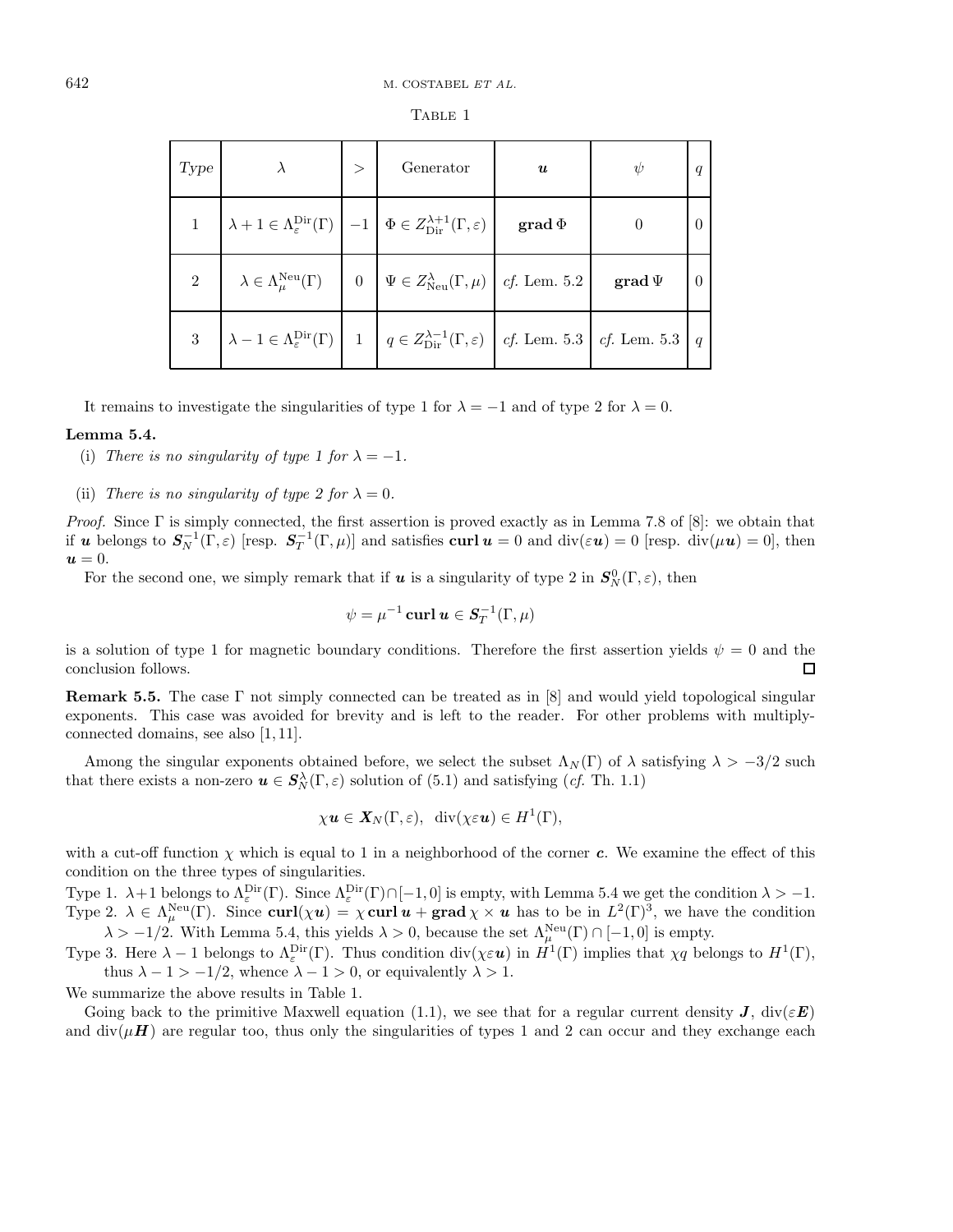| Type | Generator $\lambda \in$                                                                                     |                                                                                                                                                                                     | H                                                                                                                                   |
|------|-------------------------------------------------------------------------------------------------------------|-------------------------------------------------------------------------------------------------------------------------------------------------------------------------------------|-------------------------------------------------------------------------------------------------------------------------------------|
|      | Elec. $\Phi \in Z_{\text{Dir},\varepsilon}^{\lambda}$ $\left  \right.$ $\Lambda_{\varepsilon}^{\text{Dir}}$ | $grad \Phi$                                                                                                                                                                         | $-\kappa\left(\varepsilon\mathop{\mathbf{grad}}\nolimits\Phi\times\bm{x}+\mathop{\mathbf{grad}}\nolimits r_{_{\mathcal{T}}}\right)$ |
|      |                                                                                                             | Magn. $\Psi \in Z^{\lambda}_{\text{Neu},\mu}$ $\left[ \Lambda^{\text{Neu}}_{\mu} \; \right] \kappa \left( \mu \, \text{grad} \Psi \times \bm{x} + \text{grad} r_{\text{N}} \right)$ | $\mathbf{grad}\Psi$                                                                                                                 |

TABLE 2

other between the electric and magnetic fields (here  $\lambda$  denotes the degree of homogeneity of the generator and is either the degree of *E* or *H* and  $\kappa = \frac{i\omega}{\lambda+1}$ :

Table 2 gives the principal parts of the singularities, indeed from (1.5) and (1.6) we see that the operators are not homogeneous and therefore the singularities have an asymptotic expansion [9, 13].

# 6. Maxwell interface edge singularities

In this section, our aim is to describe shortly the edge singularities of problem (1.5). Fix one edge *e* of  $(\Omega, \mathscr{P})$ , see Section 4.2 for the associated definitions (we drop here the index *e*). Let  $\lambda \in \mathbb{C}$ . According to the general rule [9], we search for (non-polynomial) solutions  $u \in S_N^{\lambda}(\Gamma \times \mathbb{R}, \varepsilon)$  independent of z of the system

$$
\operatorname{curl}(\mu^{-1}\operatorname{curl}\boldsymbol{u})-\varepsilon\operatorname{grad}\operatorname{div}(\varepsilon\boldsymbol{u})=\boldsymbol{f}\ \ \text{in}\ \ \Gamma\times\mathbb{R},
$$

with *f* independent of z and polynomial in the *y* variable. The corresponding  $\lambda$  are the *Maxwell (Dirichlet)* edge exponents. Let now  $(v, w)$  be the decomposition of the field  $u$  in the system of Cartesian coordinates  $(y, z)$ . Then this system is split into 2 two-dimensional independent problems in the sector Γ:

$$
\begin{cases}\n\operatorname{curl}(\mu^{-1}\operatorname{curl}\mathbf{v}) - \varepsilon \operatorname{grad} \operatorname{div}(\varepsilon \mathbf{v}) = \mathbf{f} & \text{in } \Gamma, \quad \mathbf{f} \text{ polynomial,} \\
\mathbf{v} \times \mathbf{n} = 0 \quad \text{and} \quad \operatorname{div}(\varepsilon \mathbf{v}) = 0 & \text{on } \partial \Gamma, \\
\mathbf{v} \in \mathbf{S}_N^{\lambda}(\Gamma, \varepsilon),\n\end{cases} \tag{6.1}
$$

and

$$
\begin{cases}\n-\text{div}(\mu^{-1}\,\mathbf{grad}\,w) = f & \text{in }\Gamma, \quad f \text{ polynomial,} \\
w = 0 & \text{on }\partial\Gamma, \\
w \in S^{\lambda}(\Gamma).\n\end{cases}
$$
\n(6.2)

The problem (6.1) is simply the problem attached to two-dimensional Maxwell equations in a polygonal domain, and (6.2) is the transmission Dirichlet problem whose set  $\Lambda_{\mu^{-1}}^{\text{Dir}}(\Gamma)$  of singularities is well known.

For the two-dimensional "Maxwell-type" problem (6.1), as in 3D, we introduce two auxiliary (scalar) variables

$$
\psi = \mu^{-1} \operatorname{curl} \mathbf{v} \quad \text{and} \quad q = \operatorname{div}(\varepsilon \mathbf{v}). \tag{6.3}
$$

Then for  $\lambda \notin \mathbb{N}$ , we get the equivalent system

 $-\Delta_{\varepsilon}^{\text{Dir}}q = \text{div}\,\mathbf{f}$  in  $\Gamma$  $e^{\text{Dir}}q = \text{div}\mathbf{f}$  in Γ with  $q \in S_0^{\lambda-1}(\Gamma)$ . (6.4a)

**curl**  $\psi = \varepsilon$  **grad** q in Γ with  $\psi \in S^{\lambda-1}(\Gamma)$ . (6.4b)

$$
\operatorname{curl} \mathbf{v} = \mu \psi, \quad \operatorname{div}(\varepsilon \mathbf{v}) = q \quad \text{in } \Gamma \qquad \qquad \text{with} \quad \mathbf{u} \in \mathbf{S}_N^{\lambda}(\Gamma, \varepsilon). \tag{6.4c}
$$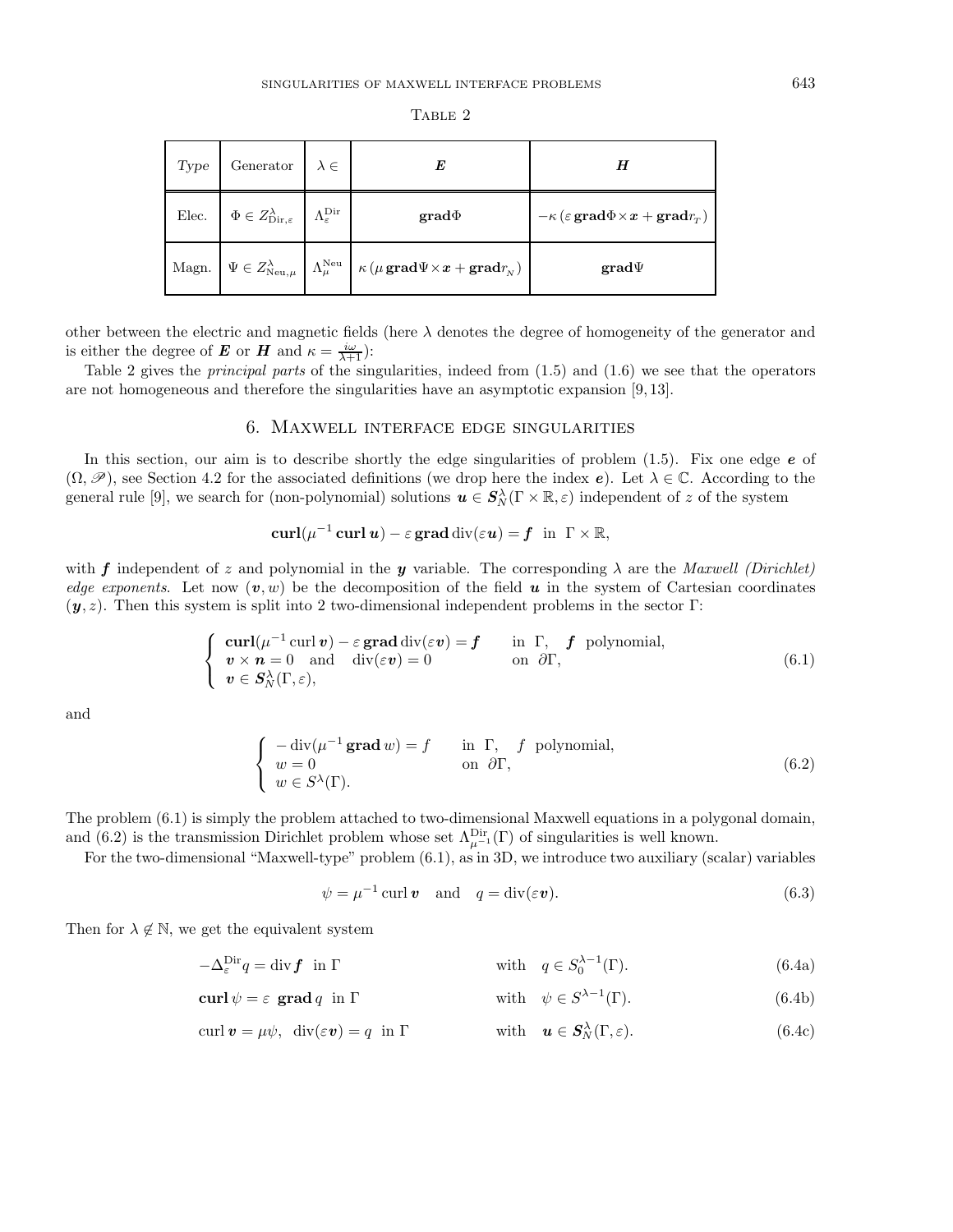644 M. COSTABEL ET AL.

If  $\lambda$  is not a positive integer, as in the previous section, this system (6.4) is reduced to a homogeneous one and the solutions split into singularities of types 1, 2 and 3. As in [8], the singularities of type 2 do not exist [they appear in fact as singularities of the problem (6.2)], while the singularities of types 1 and 3 are obtained like in Section 5 in relation with the edge exponents of  $\Delta_{\varepsilon}^{\text{Dir}}$ .

If  $\lambda$  is a positive integer, as in Section 4.2, we can check that the spaces of homogeneous polynomials associated with the right hand sides and with the solutions have the same dimension. Thus the Maxwell edge exponents are the  $\lambda \in \mathbb{C}$  such that the system (6.4) has non-trivial solutions.

In view of (4.7), we can state:

**Lemma 6.1.** The set of the edge exponents associated with the edge *e* is

$$
\left\{\lambda \in \mathbb{R} \ | \ \lambda - 1 \text{ or } \lambda + 1 \text{ belongs to } \Lambda^{\text{Dir}}_{\varepsilon}(\Gamma) \right\} \ \cup \ \Lambda^{\text{Dir}}_{\mu^{-1}}(\Gamma).
$$

If  $\lambda \notin \mathbb{N}^*$ , the corresponding singular functions  $\mathbf{u} = (\mathbf{v}, w)$  are as follows: (i) If  $\lambda + 1 \in \Lambda^{\text{Dir}}_{\varepsilon}(\Gamma)$ , then  $w = 0$  and **v** is a Maxwell singularity of type 1, given by

$$
\boldsymbol{v}=\mathbf{grad}\Big(r^{\lambda+1}\varphi(\theta)\Big),
$$

when  $\varphi$  is an eigenvector of  $L_{\varepsilon,\epsilon}^{\text{Dir}}$  associated with the eigenvalue  $(\lambda + 1)^2$ . (ii) If  $\lambda \in \Lambda^{\text{Dir}}_{\mu^{-1}}(\Gamma)$ , then  $\boldsymbol{v} = 0$  and w is a singularity associated with  $\Delta^{\text{Dir}}_{\mu^{-1}}$ :

$$
w = r^{\lambda} \varphi(\theta),
$$

when  $\varphi$  is an eigenvector of  $L_{\mu^{-1},e}^{\text{Dir}}$  associated with the eigenvalue  $\lambda^2$ . (iii) If  $\lambda - 1 \in \Lambda_{\varepsilon}^{\text{Dir}}(\Gamma)$ , then  $w = 0$  and **v** is a Maxwell singularity of type 3.

The singularities in point (ii) of the lemma are, in fact, closely related to the type 2 corner singularities. This is seen from the following result.

**Lemma 6.2.** We have the identity between the sets of Laplace edge exponents

$$
\Lambda^{\mathrm{Dir}}_{\mu^{-1}}(\Gamma)=\Lambda^{\mathrm{Neu}}_\mu(\Gamma)
$$

and more precisely we have the equivalence between the singular functions

$$
r^{\lambda}\psi(\theta) \in Z^{\lambda}_{\text{Neu}}(\Gamma,\mu) \iff \mu r^{\lambda} \partial_{\theta} \psi \in Z^{\lambda}_{\text{Dir}}(\Gamma,\mu^{-1}).
$$

Proof. The proof uses the fact that in dimension 2 the passage to the conjugate harmonic functions interchanges tangential and normal derivatives. This implies that a singular function  $\Psi$  belongs to  $Z_{\text{Neu}}^{\lambda}(\Gamma,\mu)$  if and only if  $\mu \tilde{\Psi} \in Z_{\text{Dir}}^{\lambda}(\Gamma, \mu^{-1}),$  where on each sector  $\Gamma_j$ ,  $\tilde{\Psi}$  is the harmonic conjugate of  $\Psi$ . Since for our homogeneous functions,  $\widetilde{\Psi}$  can be expressed by the angular derivative, we can make this idea more precise as follows: let  $\Delta_{\mu}^{\text{Neu}}(r^{\lambda}\psi(\theta))=0$  in  $\Gamma$ . This means that

$$
\partial_{\theta} \mu \partial_{\theta} \psi + \lambda^2 \mu \psi = 0
$$
, thus  $\mu^{-1} \partial_{\theta} (\mu \partial_{\theta} \psi) + \lambda^2 \psi = 0$ .

Setting  $\varphi = \mu \partial_{\theta} \psi$ , the interface conditions  $[\psi] = 0$  and  $[\mu \partial_{\theta} \psi] = 0$  imply therefore that  $[\varphi] = 0$  and  $[\mu^{-1} \partial_{\theta} \varphi] = 0$ . Whence the lemma.  $\Box$ 

As before, we have to consider the subset of the edge exponents  $\lambda$  satisfying  $\lambda > -1$  such that there exists a non-zero  $u \in S_N^{\lambda}(\Gamma \times \mathbb{R}, \varepsilon)$  independent of the variable z, solution of the homogeneous system (6.1–6.2) and satisfying

$$
\mathbf{curl}(\chi \mathbf{u}) \in L^2(\Gamma)^3, \ \ \mathrm{div}_y(\chi \varepsilon \mathbf{u}) \in H^1(\Gamma),
$$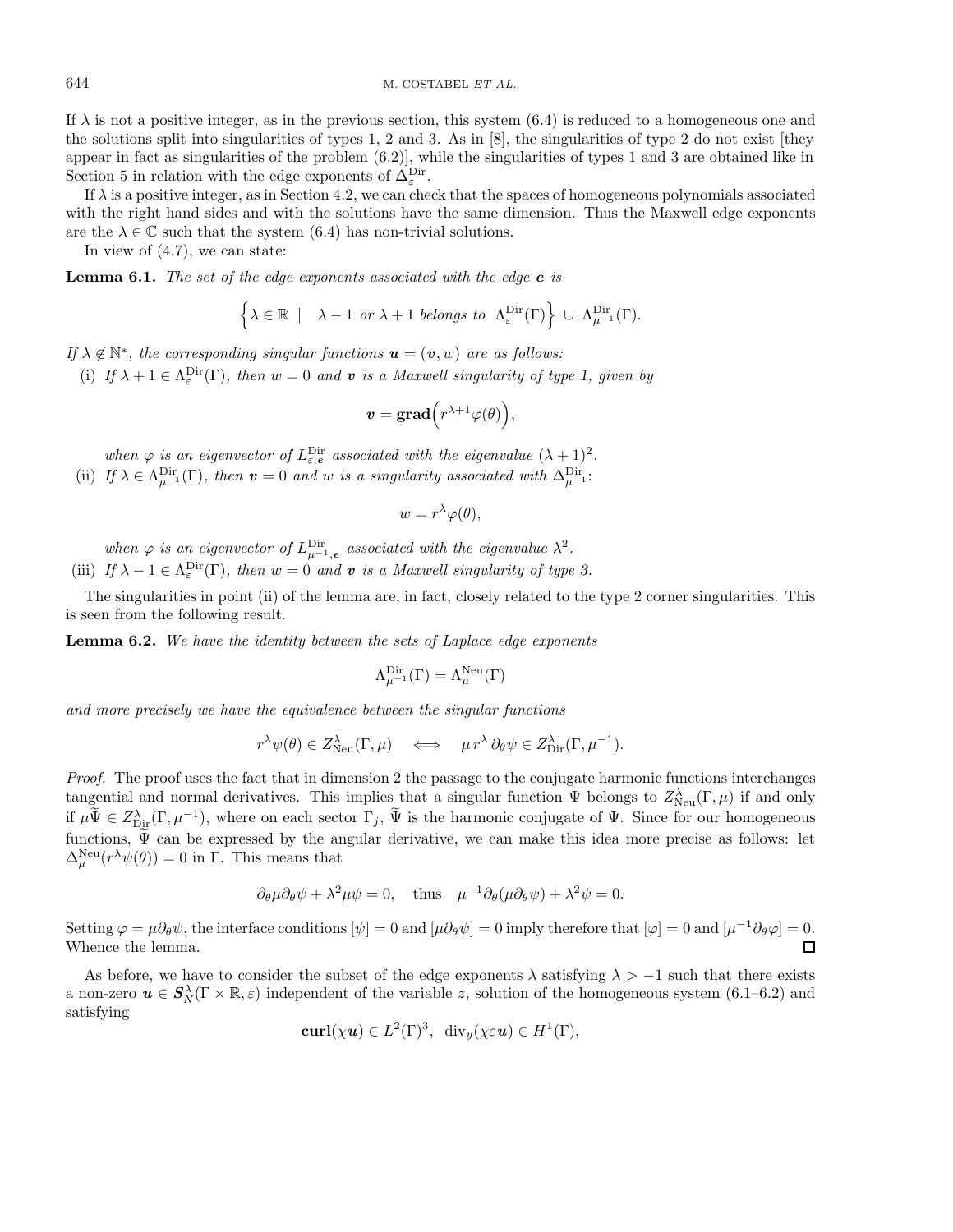with  $\chi$  a cut-off function which is equal to 1 in a neighborhood of the corner of Γ. The effect of this condition on each of the singularities (i), (ii) and (iii) in Lemma 6.1 is easily checked and can be summarized as follows:

- (i) In this case  $\lambda_1 = \tilde{\lambda} 1$ , with  $\tilde{\lambda} \in \Lambda_{\varepsilon}^{\text{Dir}}(\Gamma)$  and the condition is  $\lambda_1 > -1$ .
- (ii) In this case  $\lambda_2 \in \Lambda_{\mu^{-1}}^{\text{Dir}}(\Gamma)$ , thus  $\lambda_2$  has to be positive.
- (iii) In this case  $\lambda_3 = \tilde{\lambda} + 1$ , with  $\tilde{\lambda} \in \Lambda_{\varepsilon}^{\text{Dir}}(\Gamma)$ , then the condition is  $\lambda_3 > 1$ .

# 7. Conclusions

## 7.1. **Regularity**

Taking advantage of the information about corner and edge exponents and singularities collected in Sections 4 to 6 and using Theorem 4.1 of [8] (which also hold in our setting with the natural adaptations due to the interfaces), we are now able to give regularity results.

As always, the regularity depends on the smallest corner and edge exponents. So, for any edge *e* in the set  $\mathscr E$  of the edges of  $(\Omega, \mathscr P)$ , we introduce the smallest exponent attached to  $\Delta^{\mathrm{Dir}}_{\varepsilon}$ 

$$
\lambda_{\varepsilon,e}^{\text{Dir}} = \sqrt{\nu}, \quad \text{with } \nu \text{ the first eigenvalue of } L_{\varepsilon,e}^{\text{Dir}}
$$

and the smallest exponent attached to  $\Delta_\mu^{\rm Neu}$ 

$$
\lambda_{\mu,e}^{\text{Neu}} = \sqrt{\nu}, \quad \text{with } \nu \text{ the first non-zero eigenvalue of } L_{\mu,e}^{\text{Neu}}.
$$

We have the following lower estimates for  $\lambda_{\varepsilon,e}^{\text{Dir}}$  (and similar ones for  $\lambda_{\mu,e}^{\text{Neu}}$ ). Proofs are given in Section 8.

(i) With  $\rho_e$  the quotient of the minimum of  $\varepsilon$  by its maximum in the neighborhood of  $e$ , a lower estimate of the Rayleigh quotient of  $L_{\varepsilon,e}^{\text{Dir}}$  yields

$$
\lambda_{\varepsilon,e}^{\text{Dir}} \ge \rho_e \,\lambda_{1,e}^{\text{Dir}}.\tag{7.1}
$$

(ii) If *e* is an external edge:

- For two subdomains in a convex angle  $\lambda_{\varepsilon,e}^{\text{Dir}} > 1/2$ .
- For two subdomains in a non-convex angle  $\lambda_{\varepsilon,e}^{\text{Dir}} > 1/4$ , [19].
- For three subdomains (even in a convex angle)  $\lambda_{\varepsilon,e}^{\text{Dir}} > 0$ , [14].

(iii) If *e* is an internal edge:

- For two subdomains  $\lambda_{\varepsilon,e}^{\text{Dir}} > 1/2$ .
- For three subdomains  $\lambda_{\varepsilon,e}^{\text{Dir}} > 1/4$ .
- For four subdomains  $\lambda_{\varepsilon,e}^{\text{Dir}} > 0$ .

The estimates in (ii) and (iii) are generically optimal in the sense that there exist choices of  $\Gamma$  and  $\varepsilon$  so that  $\lambda_{\varepsilon,\epsilon}^{\text{Dir}}$  is arbitrarily close to the lower bound.

Similarly, for any corner *c* in the set  $\mathscr C$  of the corners of  $(\Omega, \mathscr P)$ , we introduce the smallest exponent attached to  $\Delta_{\varepsilon}^{\text{Dir}}$  (see Sect. 4.1)

$$
\lambda_{\varepsilon, \mathbf{c}}^{\mathrm{Dir}} = \min \Bigl( \Lambda_{\varepsilon, \mathbf{c}}^{\mathrm{Dir}} \cap (-1/2, \infty) \Bigr)
$$

and the smallest exponent attached to  $\Delta_\mu^{\rm Neu}$ 

$$
\lambda_{\mu, c}^{\textnormal{Neu}} = \min \Bigl( \Lambda_{\mu, c}^{\textnormal{Neu}} \cap (-1/2, \infty) \Bigr).
$$

In general  $\lambda_{\varepsilon,c}^{\text{Dir}}$  is the minimum of 2 and of  $-1/2+\sqrt{\nu+1/4}$ , with  $\nu$  the first eigenvalue of  $L_{\varepsilon,c}^{\text{Dir}}$ , and similarly for  $\lambda_{\mu,c}^{\text{Neu}}$ . In any case,  $\lambda_{\varepsilon,c}^{\text{Dir}}$  and  $\lambda_{\mu,c}^{\text{Neu}}$  are  $>0$  and satisfy a lower estimate like (7.1) by the exponents associated with one material in the same corner.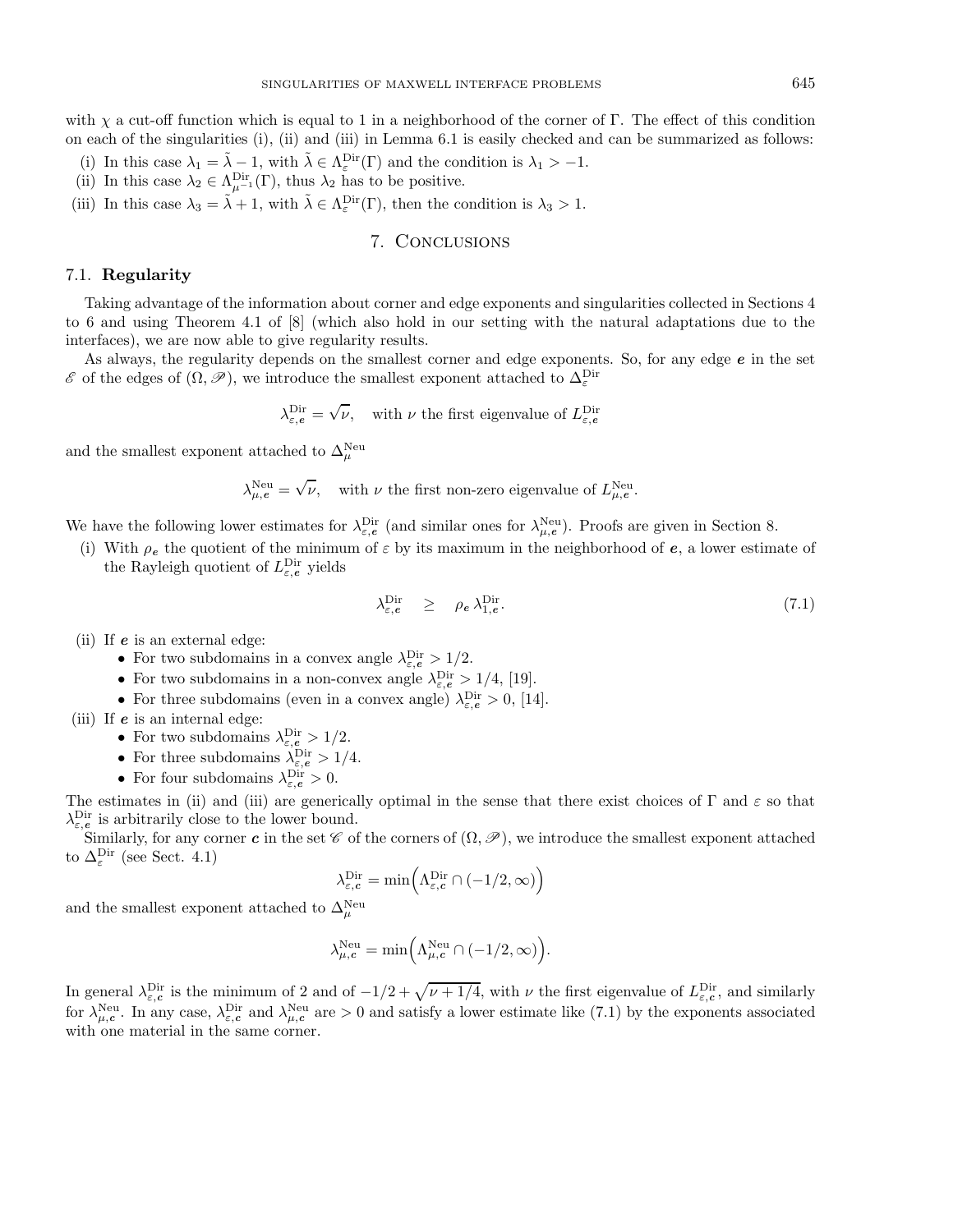Let now set

$$
\sigma_\varepsilon^{\text{Dir}} = \min\left( \min_{e \in \mathscr{E}} \lambda_{\varepsilon,e}^{\text{Dir}} \ , \ \min_{e \in \mathscr{C}} \lambda_{\varepsilon,c}^{\text{Dir}} + \frac{1}{2} \right) \quad \text{and} \quad \sigma_\mu^{\text{Neu}} = \min\left( \min_{e \in \mathscr{E}} \lambda_{\mu,e}^{\text{Neu}} \ , \ \min_{e \in \mathscr{C}} \lambda_{\mu,c}^{\text{Neu}} + \frac{1}{2} \right).
$$

In fact, the regularity result (i) of Theorem 4.1 holds with any  $s < \sigma_{\varepsilon}^{\text{Dir}}$  for the operator  $\Delta_{\varepsilon}^{\text{Dir}}$  and with any  $s < \sigma_{\mu}^{\text{Neu}}$  for the operator  $\Delta_{\mu}^{\text{Neu}}$ .

**Theorem 7.1.** Let  $s \geq 1$  and  $f \in PH^{s-1}(\Omega, \mathcal{P})$ . Let  $u \in X_N(\Omega, \varepsilon)$  be the solution of problem (1.5). For any  $\tau \in (0, s+1]$  such that

$$
\tau < \min\{\sigma_{\varepsilon}^{\mathrm{Dir}}\;,\; \sigma_{\mu}^{\mathrm{Neu}} + 1\},
$$

*u* belongs to  $PH^{\tau}(\Omega, \mathscr{P}).$ 

### **Examples.**

- (i) If  $\Omega$  contains only two subdomains, then  $u \in PH^{\tau}(\Omega, \mathscr{P})$  for all  $\tau \leq 1/4$ .
- (ii) If  $\Omega$  is convex and has two subdomains, then  $u \in PH^{\tau}(\Omega, \mathscr{P})$  for all  $\tau \leq 1/2$ .
- (iii) If  $\Omega$  is a parallelepiped divided into two subdomains separated by a plane parallel to two faces, then  $u \in PH^{\tau}(\Omega, \mathscr{P})$  for all  $\tau < 2$ .

But note that, as soon as three subdomains have an exterior common edge, or four subdomains have an interior common edge, the regularity of *u* can be arbitrarily low (near  $L^2$ ). Such a situation occurs when the ratio  $\rho_e$ is very small.

# 7.2. **Singularities**

In this whole subsection  $s > 1$ , the data *f* belongs to  $PH^{s-1}(\Omega, \mathcal{P})$  and *u* is the solution of problem (1.5).

**A.** We assume that s is such that there is no Maxwell Dirichlet corner exponent equal to  $s-1/2$  and no Maxwell Dirichlet edge exponent equal to s. Then *u* can be split in  $u_0 + u_1$  where  $u_1$  belongs to  $PH^{s+1}(\Omega, \mathscr{P})$  and  $u_0$ is the sum of contributions of the corners and the edges. If we assume moreover like in Proposition (4.2), that for any edge *e*, the set of the edge exponents  $\in [-1, s]$  is contained in an interval of length  $\lt 1$ , the function  $u_0$ has a structure like  $\Phi_0$  in (4.12)

$$
\mathbf{u}_0 = \sum_{c \in \mathscr{C}} \sum_{\lambda \in [-\frac{3}{2}, s - \frac{1}{2}]} \sum_p \gamma_c^{\lambda, p} \mathbf{u}_c^{\lambda, p} + \sum_{e \in \mathscr{E}} \sum_{\lambda \in [-1, s]} \sum_p \mathscr{K}[\gamma_e^{\lambda, p}] \mathbf{u}_e^{\lambda, p}
$$
(7.2)

with  $u_c^{\lambda,p}$  and  $u_e^{\lambda,p}$  defined like (4.10) and (4.11) from bases  $U_c^{\lambda,p}$  and  $U_e^{\lambda,p}$  of non-polynomial solutions of problems (5.1) and (6.1–6.2). If  $U_e^{\lambda,p}$  has no logarithmic term, then the coefficient belongs to  $\mathbb{V}_{-s}^{s-\lambda}(e)$ . For non-integer  $\lambda$ , the functions  $U_c^{\lambda,p}$  and  $U_e^{\lambda,p}$  are described in Lemmas 5.1–6.1.

**B.** Let us fix  $\sigma \in [0, s]$  such that for any edge  $e$ , the set of the edge exponents belonging to  $[-1, \sigma]$  is contained in an interval of length  $\langle 1$ . Then for suitable coefficients  $\gamma_c^{\lambda,p} \in \mathbb{R}$  and  $\gamma_e^{\lambda,p} \in \mathbb{V}_{-\sigma}^{s-\lambda}(e)$  the difference

$$
\boldsymbol{u} \quad - \quad \left( \sum_{c \in \mathscr{C}} \sum_{\lambda \in [-\frac{3}{2}, \sigma - \frac{1}{2}]} \sum_{p} \gamma_c^{\lambda, p} \, \boldsymbol{u}_c^{\lambda, p} \quad + \quad \sum_{e \in \mathscr{E}} \sum_{\lambda \in [-1, \sigma]} \sum_{p} \mathscr{K}[\gamma_e^{\lambda, p}] \, \boldsymbol{u}_e^{\lambda, p} \right) \tag{7.3}
$$

belongs to  $PH^{\sigma+1}(\Omega,\mathscr{P})$ .

If we take  $\sigma = 0$ , or more generally

$$
\sigma_{\varepsilon}^{\text{Dir}} - 1 < \sigma < \min(\sigma_{\varepsilon}^{\text{Dir}} \,, \, \sigma_{\mu}^{\text{Neu}}) \tag{7.4}
$$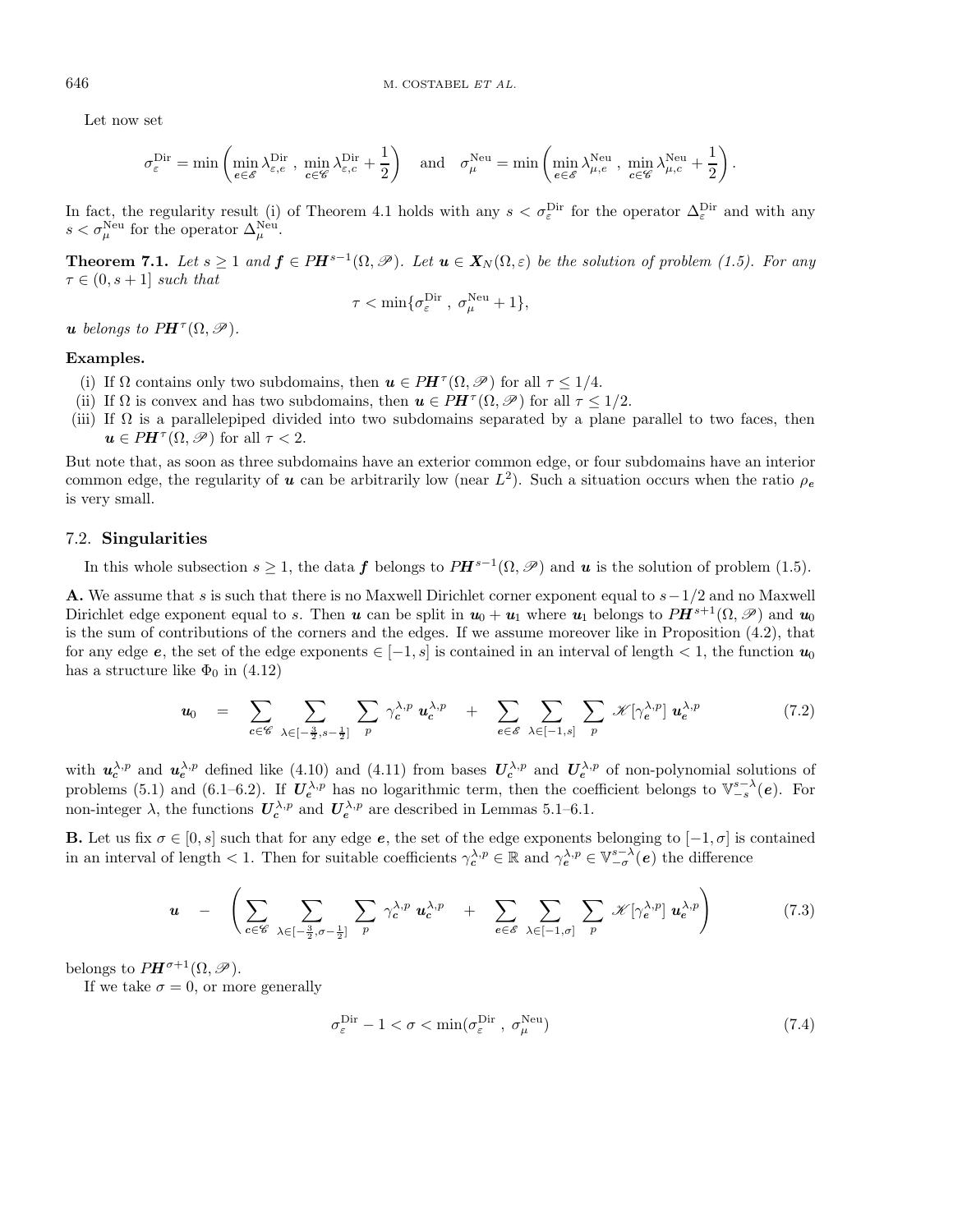then the corner and edge singularities of types 2 and 3 disappear, therefore it only gradients remain in the singular part, which can be written as  $(cf. Sect. 4.3)$ 

$$
\sum_{c \in \mathscr{C}} \sum_{\lambda \in [-\frac{3}{2}, \sigma - \frac{1}{2}]} \sum_{p} \gamma_c^{\lambda, p} \chi_c(\rho_c) \operatorname{grad} \Psi_c^{\lambda+1, p}(\rho_c, \vartheta_c) + \sum_{e \in \mathscr{E}} \sum_{\lambda \in [-1, \sigma]} \sum_{p} \mathscr{K}[\gamma_e^{\lambda, p}] \chi_e(\rho_e) \operatorname{grad}_e \Psi_e^{\lambda+1, p}(\rho_e, \theta_e), \tag{7.5}
$$

with  $\mathbf{grad}_e$  the gradient in the variable  $\tilde{\mathbf{y}}_e = \mathbf{y}_e / d_e$ .

**Remark 7.2.** In the splitting (7.5), the singular generators can also be expressed as curls since for a homogeneous function  $\Psi$  of degree  $\lambda$  satisfying  $\Delta_{\varepsilon}^{\text{Dir}}\Psi=0$ , we have:

$$
\varepsilon(\lambda+1)\,\mathbf{grad}\,\Psi=\mathbf{curl}(\varepsilon\,\mathbf{grad}\,\Psi\times\mathbf{x})
$$

and

$$
\operatorname{grad}_e \Big( \rho_e^{\lambda} \varphi(\theta_e) \Big) = \operatorname{curl}_e \Big( \rho_e^{\lambda} \psi(\theta_e) \Big),
$$

when  $\psi = -\frac{1}{\lambda}\varphi'$  (recalling that  $\varphi$  satisfies  $(\varepsilon\varphi')' = -\lambda^2 \varepsilon\varphi$ ), with **curl**<sub>e</sub> the two-dimensional vectorial curl in the  $\tilde{y}_e$  plane, completed by a zero tangential component along the edge.

As in [8], we can write the singular part (7.5) as a gradient in a global way, because Lemmas 8.2 and 8.4 of [8] are (mainly) independent of the operator in consideration. Consequently, in connection with the splitting  $(4.12)$ , we have

**Theorem 7.3.** Assume that  $s \geq 1$ , the data **f** belongs to  $PH^{s-1}(\Omega, \mathcal{P})$  and **u** is the solution of problem (1.5). Let  $\sigma < s + 1$  so that (7.4) holds. Then there exists  $\Phi \in \overset{\circ}{H}{}^1(\Omega)$  satisfying  $-\Delta_{\varepsilon}^{\text{Dir}}\Phi \in PH^{\sigma}(\Omega, \mathscr{P})$  such that

$$
\mathbf{u}-\mathbf{grad}\,\Phi\in P\mathbf{H}^{\sigma+1}(\Omega,\mathscr{P}).
$$

When  $\sigma = 0$ , the above statement reduces to Theorem 3.5 (ii).

# 8. Appendix

In this section, we prove some lower estimates for the exponents of singularity for transmission problems for the Laplacian in dimension two. We have to consider the following situation:

Γ is described in polar coordinates  $(r, θ)$  by  $0 < θ < ω$   $(0 < ω < 2π)$  or by  $0 \le θ < 2π$   $(ω = 2π)$ . The interval  $[0,\omega]$  is divided in J subintervals by  $0=\omega_0<\omega_1<\ldots<\omega_J=\omega$ . The function  $\varepsilon$  is positive and constant on each subinterval:  $\varepsilon = \varepsilon_j$  for  $\theta \in (\omega_{j-1}, \omega_j)$ .

The function  $u$  is homogeneous in  $\Gamma$  and satisfies

$$
\Delta_{\varepsilon}^{\text{Dir}} u = 0 \qquad [ \text{ or } \Delta_{\varepsilon}^{\text{Neu}} u = 0 ].
$$

Thus  $u(r, \theta) = r^{\lambda}v(\theta)$  with  $\lambda > 0$  and v is a linear combination of sin  $\lambda\theta$  and cos  $\lambda\theta$  in each  $(\omega_{j-1}, \omega_j)$  satisfying the boundary conditions

$$
v(0) = v(\omega) = 0
$$
 [ or  $v'(0) = v'(\omega) = 0$ ],

and the transmission conditions

$$
[v] = 0
$$
 and  $[\varepsilon v'] = 0$  at  $\theta = \omega_j$ .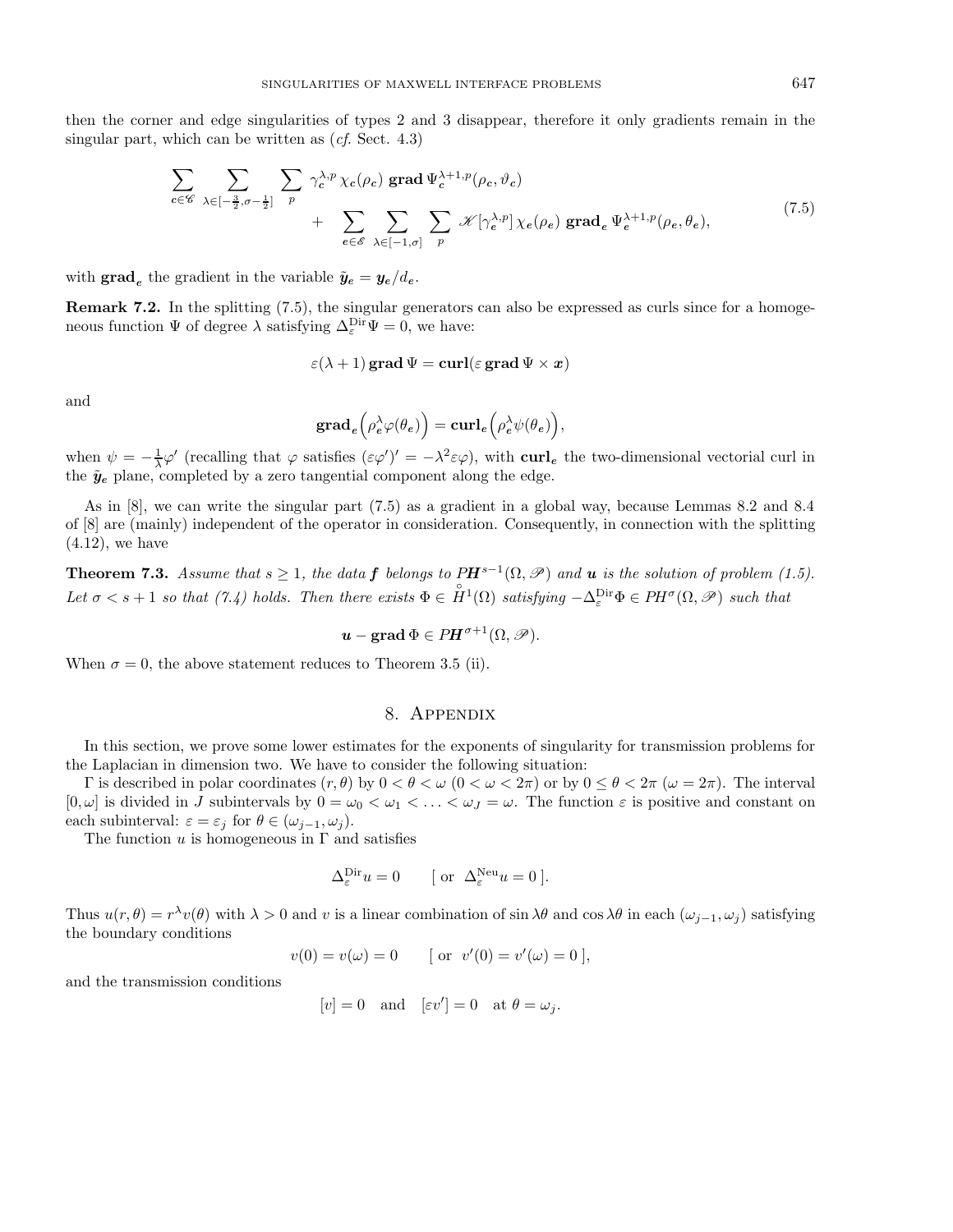Under these conditions, we have the following result:

# **Theorem 8.1.**

- (i) (External edge) If  $\omega < 2\pi$  and  $J = 2$ , then  $\lambda > \pi/2\omega$ . (ii) (Internal edge) If  $\omega = 2\pi$  and  $J = 2$ , then  $\lambda > 1/2$ ;
	- If  $\omega = 2\pi$  and  $J = 3$ , then  $\lambda > 1/4$ .
- (iii) If  $\omega < 2\pi$  and  $J \geq 3$  or if  $\omega = 2\pi$  and  $J \geq 4$ , then for any  $\lambda_0 > 0$  there exist  $\varepsilon_1, \ldots, \varepsilon_J$  and a function  $u \neq 0$  with  $0 < \lambda < \lambda_0$ .

*Proof.* (i) Consider first the case of Dirichlet conditions: the function v is continuous on  $[0, \omega]$ , piecewise analytic, vanishes at 0 and  $\omega$ , and its derivative satisfies  $\varepsilon_1v'(\omega_1^-) = \varepsilon_2v'(\omega_1^+)$ . One can assume that v has a positive maximum in  $\omega^* \in (0, \omega)$ . It follows that  $v'(\omega^*) = 0$ , even if  $\omega^* = \omega_1$ , because v' does not change its sign there. In one of the two sectors  $(0, \omega^*)$  (if  $\omega^* \leq \omega_1$ ) or  $(\omega^*, \omega)$  (if  $\omega^* > \omega_1$ ), the function u therefore satisfies a mixed Dirichlet-Neumann problem without interface, for which one knows the lowest singularity exponent  $\pi/2\omega^*$  or  $\pi/2(\omega - \omega^*)$ . Thus

$$
\lambda \ge \frac{\pi}{2\omega^*} \ge \frac{\pi}{2\omega_1} > \frac{\pi}{2\omega} \quad \text{or} \quad \lambda \ge \frac{\pi}{2(\omega - \omega^*)} \ge \frac{\pi}{2(\omega - \omega_1)} > \frac{\pi}{2\omega}.
$$

For exterior Neumann conditions, we have  $v'(0) = v'(\omega) = 0$ . Since v is an eigenfunction of the Laplace-Beltrami Neumann problem, it is orthogonal to constants:

$$
\int_0^\omega v(\theta)\,\varepsilon(\theta)\,\mathrm{d}\theta=0.
$$

As  $\varepsilon$  is positive, v has at least one zero:  $v(\omega^*) = 0$ . Once again, on either  $(0, \omega^*)$  or  $(\omega^*, \omega)$ , we obtain a mixed Dirichlet-Neumann problem and the estimate

$$
\lambda \ge \min\left\{\frac{\pi}{2\omega_1}, \frac{\pi}{2(\omega - \omega_1)}\right\} > \frac{\pi}{2\omega}.
$$

(ii) If  $\omega = 2\pi$ , we can again use that v is orthogonal to constant functions:  $\int_0^{2\pi} v \varepsilon d\theta = 0$ . This time, we conclude that v has at least two distinct zeros  $0 \leq \omega^* < \omega^{**} < 2\pi$ ;  $v(\omega^*) = v(\omega^{**}) = 0$ . In the two sectors

$$
\Gamma^* = \{ (r, \theta) \mid \omega^* < \theta < \omega^{**} \} \quad \text{and} \quad \Gamma^{**} = \{ (r, \theta) \mid \omega^{**} < \theta < 2\pi + \omega^* \}
$$

our function u solves therefore the transmission problem with exterior Dirichlet conditions, and we are back to case (i).

If  $J = 2$ , we can either argue that one of  $\Gamma^*$  or  $\Gamma^{**}$  is convex, or that one of the two sectors contains only one material. Both arguments give the result  $\lambda > 1/2$ .

If  $J = 3$ , then one of the two sectors contains at most two materials, thus from (i) follows  $\lambda > 1/4$ . (iii) For the case  $J = 4$ , we give the following explicit example: let

$$
G_1 = \left(-\frac{\pi}{4}, \frac{\pi}{4}\right), \quad G_2 = \left(\frac{\pi}{4}, \frac{3\pi}{4}\right), \quad G_3 = \left(\frac{3\pi}{4}, \frac{5\pi}{4}\right), \quad G_4 = \left(-\frac{3\pi}{4}, -\frac{\pi}{4}\right).
$$

and

$$
\varepsilon_1 = \varepsilon_3 = h
$$
 and  $\varepsilon_2 = \varepsilon_4 = 1$ .